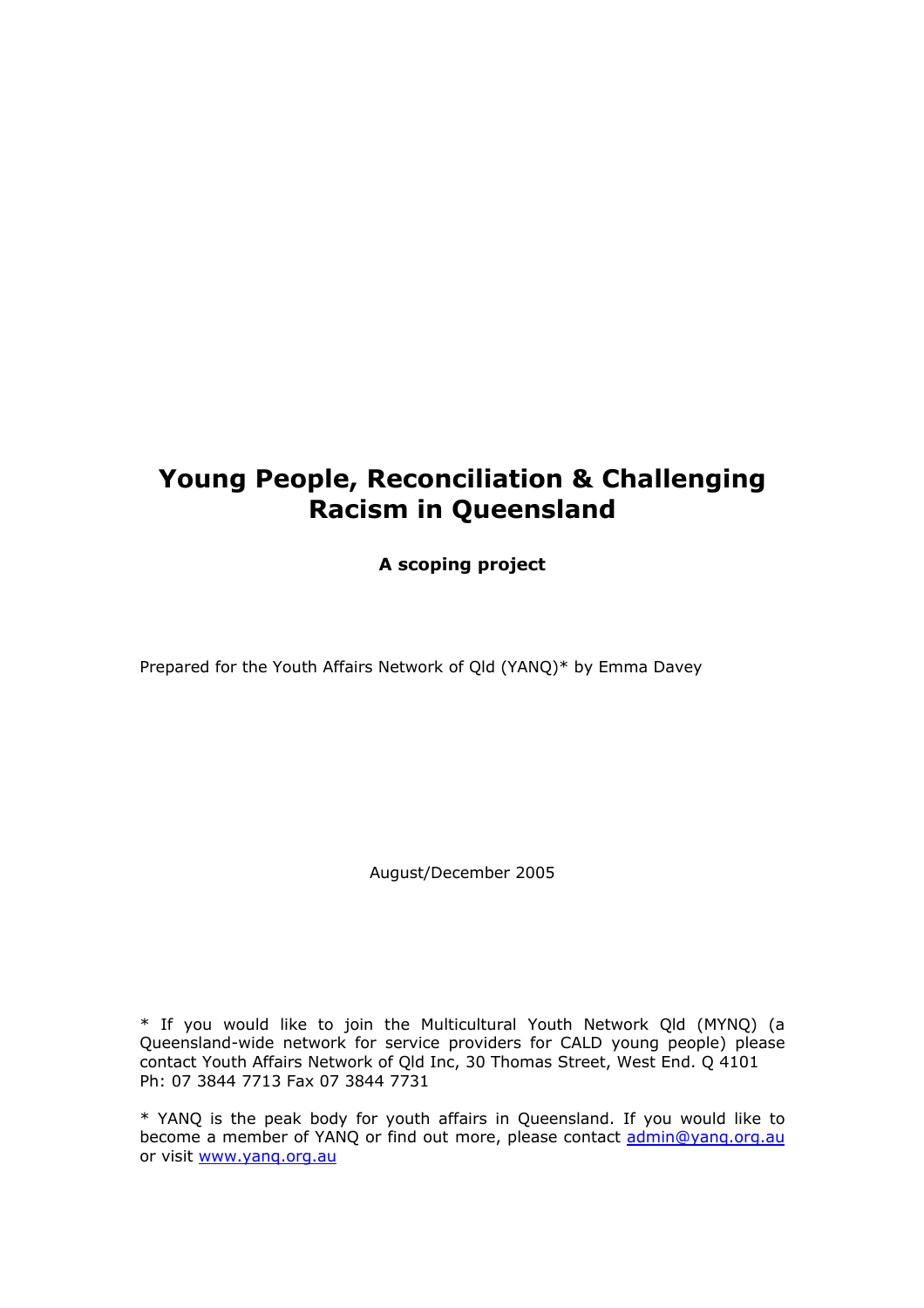# **TABLE OF CONTENTS**

| 1.                                                                |  |
|-------------------------------------------------------------------|--|
| 2.                                                                |  |
| 3.                                                                |  |
|                                                                   |  |
|                                                                   |  |
|                                                                   |  |
|                                                                   |  |
|                                                                   |  |
|                                                                   |  |
|                                                                   |  |
|                                                                   |  |
|                                                                   |  |
|                                                                   |  |
| Statewide networking for anti-racism education - example from     |  |
|                                                                   |  |
|                                                                   |  |
|                                                                   |  |
|                                                                   |  |
|                                                                   |  |
|                                                                   |  |
|                                                                   |  |
|                                                                   |  |
|                                                                   |  |
| Sandgate State High School Multicultural Day 15                   |  |
| Workshop on Aboriginal history and critical thinking  16          |  |
| NAIDOC Day celebration, Our Lady's College, Brisbane17            |  |
|                                                                   |  |
| Speech on positive input of Aboriginal culture19                  |  |
|                                                                   |  |
|                                                                   |  |
|                                                                   |  |
|                                                                   |  |
| http://www.reconciliationaustralia.org/reconaction/projects.html# |  |
|                                                                   |  |
|                                                                   |  |
|                                                                   |  |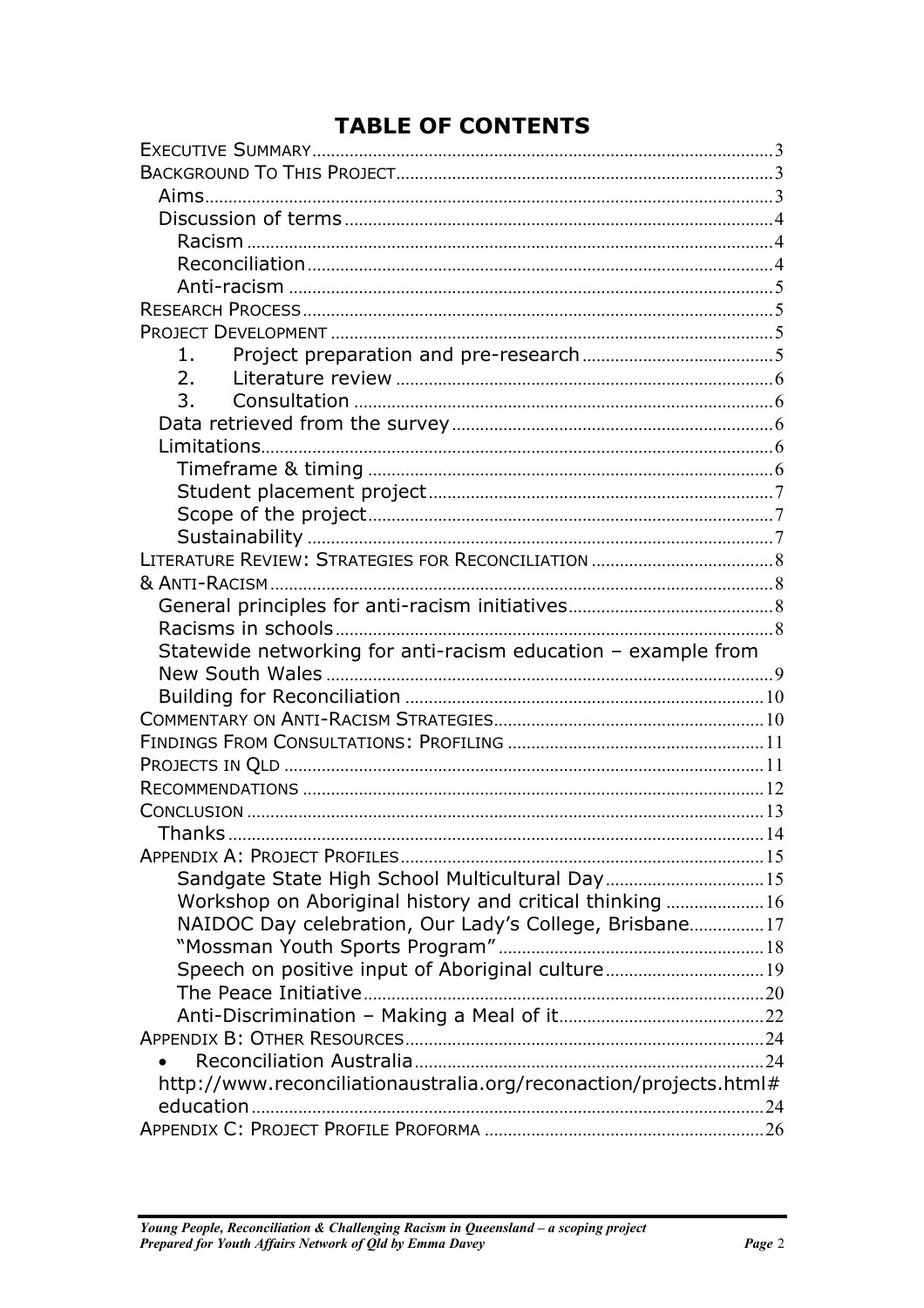## **EXECUTIVE SUMMARY**

<span id="page-2-0"></span>Australia's inherently racist beginnings, involving the forced colonisation of Indigenous peoples and their land, continue to reverberate into the present day. This is reflected in the current political climate of Federal Government policies, which have been felt by some to be fuelling racism against Aboriginal and Torres Strait Islander people, refugees and migrants, and Muslims. Young people, especially young people from already marginalised minority groups, continue to be affected by racism.

Recent research has indicated that the majority of people in Australia consider racism to be a significant social problem<sup>[1](#page-2-1)</sup>.

This paper outlines the findings and recommendations of the "Young People, Reconciliation and Challenging Racism" project, a short scoping project implemented as part of a student placement at the Youth Affairs Network of Queensland (YANQ). Consultations with members of the community have revealed that there are a number of ways that Queensland Government can further support efforts to challenge racism and build Reconciliation. This paper is of interest to any individual in the community to share and learn from the experiences of others, to network and share new ideas, and to progress the movement to decrease racism and build for a genuine Reconciliation in Qld.

## **BACKGROUND TO THIS PROJECT**

The idea for the project arose during a conversation held with Claire Cottone, YANQ's Multicultural Development Officer, at the National Conference for the ReconciliAction Youth Network in Canberra, July 2005. Observing the level of energy, positivity and initiative with which young delegates from New South Wales and Victoria described what they were doing in their local areas for Reconciliation and to challenge racism, we wondered what might be happening at the local level in Queensland.

### **Aims**

 $\overline{a}$ 

The scoping project aimed to document local projects and initiatives working for Reconciliation and challenging racism with or by young people in Qld, and through this to:

- Explore how respondents perceive and construct anti-racism and Reconciliation strategies
- Open up discussions on elements of 'good practice' in challenging racism and building for Reconciliation.
- Provide an opportunity for people to share issues, challenges and positive stories with others, and to network around anti-racism and Reconciliation

<span id="page-2-1"></span><sup>1</sup> Dunn, K; Forrest, J, Burnley, I. & McDonald, A. (2004). *Constructing Racism in Australia*. Australian Journal of Social Issues, Vol. 39 No. 4 November 2004.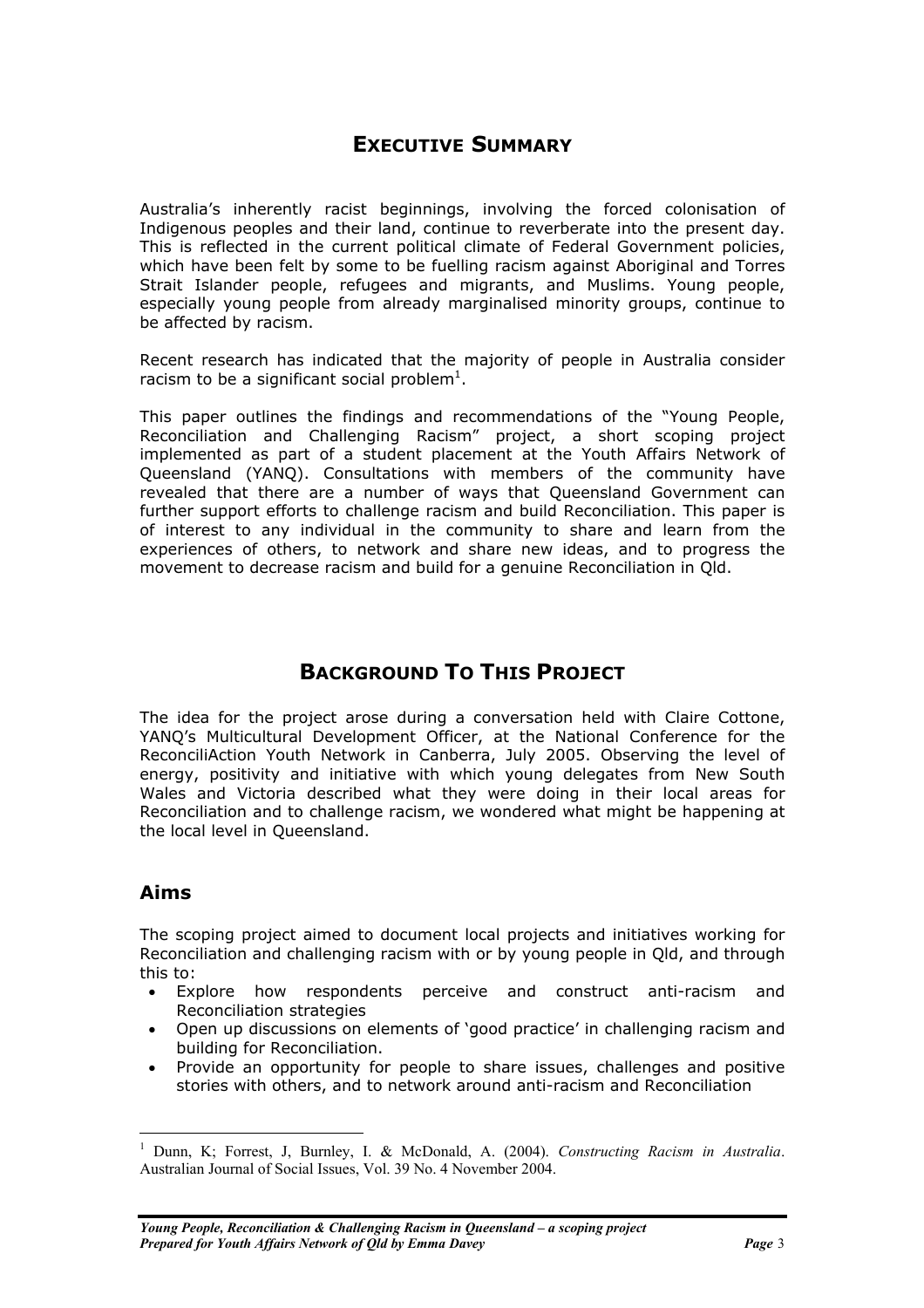## <span id="page-3-0"></span>**Discussion of terms**

### **Racism**

Racism has been defined as an attitude, behaviour or action that intentionally or unintentionally excludes, denies, discriminates against or assumes superiority over people on the basis of their ethnic background, 'race' or culture<sup>2</sup>. This can then be broken down into two forms of racism: "direct racism" (observable racism by an individual or a group), and "institutional racism" (a more subtle form of racism perpetuated by social and organisational structures).

Racism still pervades Australian society to an alarming degree, affecting the most marginalised<sup>[3](#page-3-2)</sup>. Aboriginal and Torres Strait Islander people and people from other culturally and linguistically diverse (CALD) backgrounds, particularly those who are migrants or refugees, are still faced with the greatest risk of experiencing all forms of racism<sup>[4](#page-3-3)</sup>. In particular, young Aboriginal and Torres Strait Islander people have reported a high level of direct and institutional racism experienced within education systems<sup>[5](#page-3-4)</sup>.

### **Reconciliation**

 $\overline{a}$ 

The decision to invite responses from the community about projects that aim for "Reconciliation" in the same sentence as "challenging racism" came from the recognition that no discussion on racism or anti-racism in an Australian context should exclude discussion around the ongoing nature of, and extent of, racisms perpetuated against Aboriginal and Torres Strait Islander people.

"Reconciliation" is a contested word that holds very different meanings for different people. One interpretation of "Reconciliation" is the process of Indigenous and non-Indigenous people working together to achieve equity, justice and recognition for Aboriginal and Torres Strait Islander peoples of Australia<sup>[6](#page-3-5)</sup>. The use of the word in this scoping project was intended to explore the perceptions and meaning-in-practice of "Reconciliation" present within the community, that this might re-stimulate healthy debate on its use and interpretations.

Reconciliation Queensland is the peak body for Reconciliation in this State. At present State Government funding to this body is inadequate and does not match allocation in other states.

<span id="page-3-1"></span><sup>2</sup> Flower, T. (2001). *Long-term Anti-racism Strategies: A Guide to Developing Effective Community Projects*, Affiliation of Multicultural Societies and Service Agencies, BC; also Selvamanickam, S; Jago, J, Ferguson, S & Hunter, J. (2003). *Anti-racism project*. Social Action and Equity Team, Brisbane City Council August 2003 Brisbane. 3

<span id="page-3-2"></span>For example, Sudanese refugees in Toowoomba, Queensland. See: *Racist fliers left in street with Sudanese family,* The Toowoomba Chronicle, 19 October 2005. See also recent YANQ publications: *"Cultural Chasm"*, *ERACISM reports* 1 & 2, and *"New Kids on the Block – Making space for Sudanese young people in Queensland",* all available on the YANQ website [www.yanq.org.au](http://www.yanq.org.au/) <sup>4</sup>

<span id="page-3-3"></span> $4$  Selvamanickam et al (2003); Dunn et al (2004)

<span id="page-3-4"></span> $<sup>5</sup>$  Dunn, K.M., Forrest, J., Pe-Pua, R. & Smith, S. (2005) 'Experiences of racism in the Australian body</sup> politics: extent, spheres, and cultural unevenness' in Khoo, T. (ed.), *[The Body Politic: Racialised](http://www.bees.unsw.edu.au/school/staff/dunn/B9.pdf) [Political Cultures in Australia](http://www.bees.unsw.edu.au/school/staff/dunn/B9.pdf)* (Refereed Proceedings from the UQ Australian Studies Centre Conference, Brisbane, 24-26 November 2004), University of Queensland Australian Studies Centre and Monash University National Centre for Australian Studies. 6

<span id="page-3-5"></span> $<sup>6</sup>$  this is vastly different to the 'practical reconciliation' model espoused by the Federal Government.</sup> See: Huggins, J. (2003). *"The Figures Seem to Confirm that Practical Reconciliation is Not Enough",* [www.onlineopinion.com.au](http://www.onlineopinion.com.au/), last viewed 10/09/05. See also: [www.reconciliAction.org](http://www.reconciliaction.org/).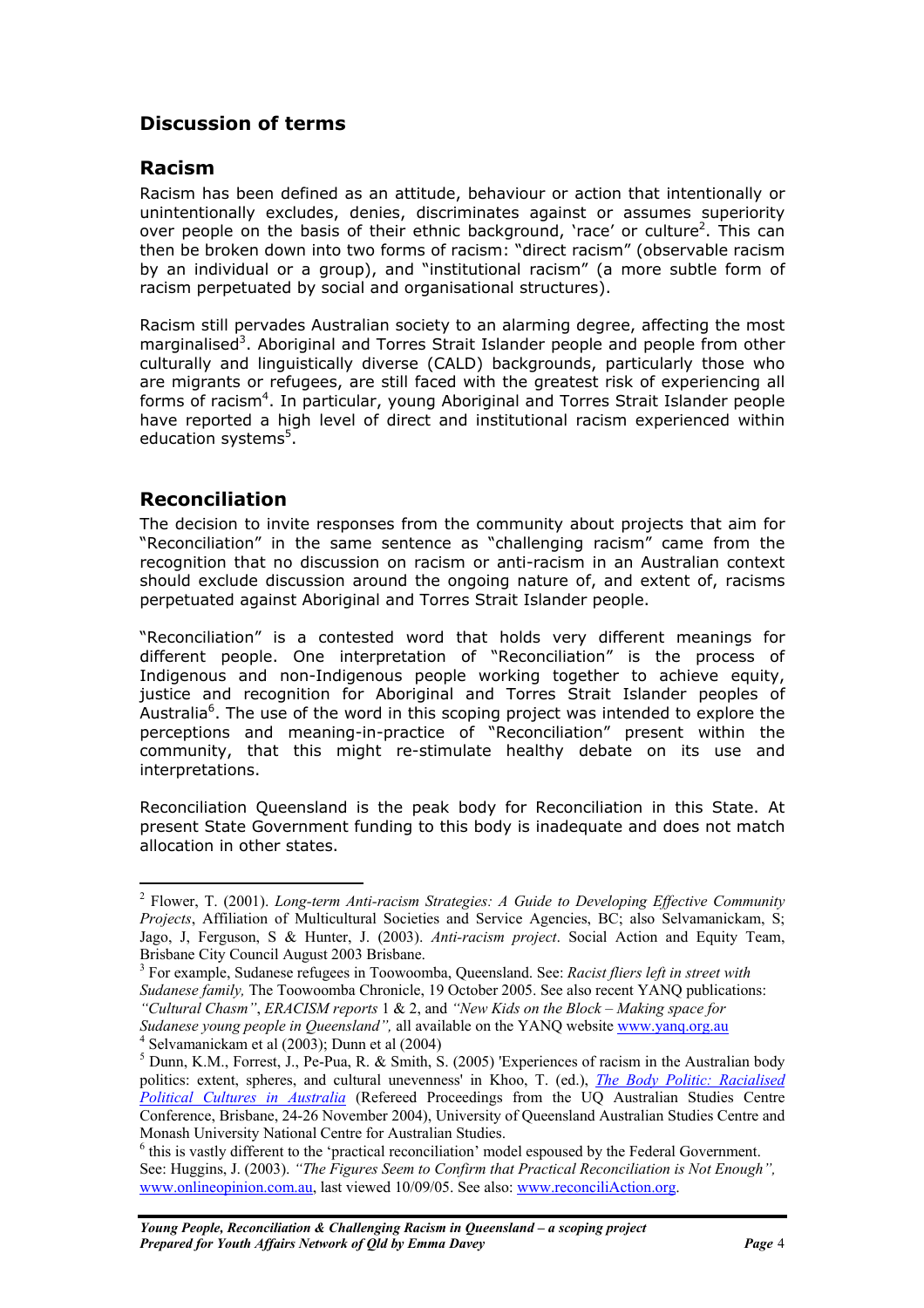### <span id="page-4-0"></span>**Anti-racism**

Talking about "anti-racism" can also be controversial. Brisbane City Council's (BCC's) 2003 "Anti-racism project" report<sup>[7](#page-4-1)</sup> discussed the use of the term in relation to other more neutral terms such as "community relations", "community cohesion", and, it could be added, "community harmony" and "diversity". The BCC report highlighted the importance of using "anti-racism" precisely because of its potential as a cathartic tool through which racism can be named and confronted. And like "Reconciliation", the term "racism" is a familiar term that people can more readily engage with.

That said, this scoping project initially used the term "anti-racism" in the project brief, but this was softened to "challenging racism" after the project worker spoke with some individuals in the community sector who fed back that "anti-racism" might be received as too oppositional for the nature of the project. Whilst this was not necessarily the view of the project worker, it was acknowledged that it was important to invite the widest range of responses, and so "challenging racism" was adopted.

## **RESEARCH PROCESS**

The research duration was a period of four months. The project worker drew from action research principles $^8$  $^8$  in that the research process was:

- Cyclical incremental learnings informed the next steps in the research
- Geared towards action and making change the project aimed to contribute to building for Reconciliation and working to challenge racism with young people in Queensland
- Qualitative in nature the experiences, perceptions and stories of individuals were the focus of the project

For guidance on current trends in concept and practice, recent Australian research on racism, Reconciliation and anti-racism was investigated.

## **PROJECT DEVELOPMENT**

### **1. Project preparation and pre-research**

Effort was made to establish whether a project of this nature was a) required and b) was not duplicating other work.

It was found that the most recent project located in Brisbane with similar aims was Brisbane City Council's "Anti-racism project", which incorporated a database of projects from around the world that were promoted as successful in confronting and reducing racism. That particular database had not been updated from its creation in 2003, and it listed only two initiatives from Australia that were directly involving young people.

 $\overline{a}$ 

<span id="page-4-1"></span><sup>&</sup>lt;sup>7</sup> Selvamanickam et al  $(2003)$ <br><sup>8</sup> Stringer, E. & Dunger, B.  $(200)$ 

<span id="page-4-2"></span>Stringer, E & Dwyer, R. (2005). *Action Research in Human Services*. Pearson, New Jersey.

*Young People, Reconciliation & Challenging Racism in Queensland – a scoping project Prepared for Youth Affairs Network of Qld by <i>Emma Davey Page 5*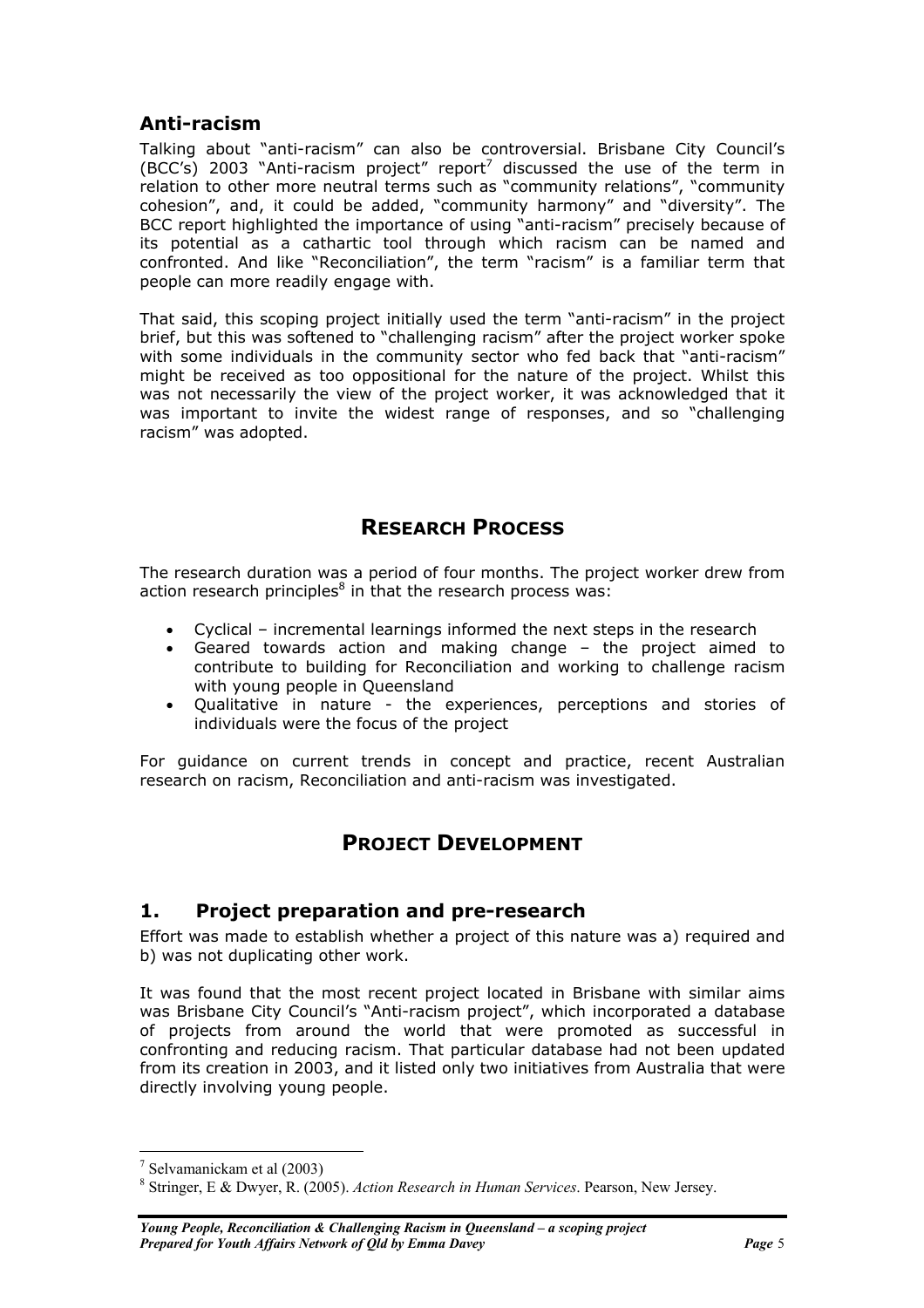<span id="page-5-0"></span>Contact was made with senior workers in the field to give feedback on the idea and research process.

The worker also engaged with the project worker of the "Confronting Racisms in Communities" project in order to establish that the two projects would not duplicate<sup>[9](#page-5-1)</sup>.

### **2. Literature review**

The worker scoped recent research publications that had a focus on Reconciliation, racism and young people in the Australian context.

### **3. Consultation**

With no evidence of any other recent and locally focused work that had aimed at scoping Reconciliation and anti-racism projects *with particular relevance to young people*, the project worker formulated a survey and invited the Queensland community sector, through YANQ's contact database, to respond to the project.

'Talking up' the project took place at network meetings, in publication form through YANQ's quarterly newsletter and fortnightly email bulletin, and through personally inviting people to forward the survey on to their networks. The activity/project profile is included as Appendix A.

### **Data retrieved from the survey**

Potential respondents were given six weeks to contact YANQ about the project and/or return a completed activity/project profile. In that time, the project worker spoke over the phone to a large number of people who were interested in the project and wished to clarify points or request further information. 18 respondents were listed as having the intention of filling out and returning a project profile, however only 8 completed profiles were received by the deadline for submission.

Of the eight completed profiles,

- 6 were located in an educational institution (schools) setting
- 2 were located in a community setting
- 4 were educational workshops
- 3 were events/festivals
- 1 was an initiative by a young person

### **Limitations**

 $\overline{a}$ 

### **Timeframe & timing**

The short four month timeframe contributed to the limited number of responses received. This may have been exacerbated by the project calling for responses

<span id="page-5-1"></span><sup>9</sup> The *"Confronting Racisms in Communities"* project is a three year pilot project funded by Multicultural Affairs Qld, that aims to address racisms experienced by culturally and linguistically diverse communities in Queensland through supporting the community sector to identify, document and combat racism. Contact Katherine Moriarty, Project Officer, Centre for Multicultural Pastoral Care [confrontingracism@yahoo.com;](mailto:confrontingracism@yahoo.com) (07) 3876 3294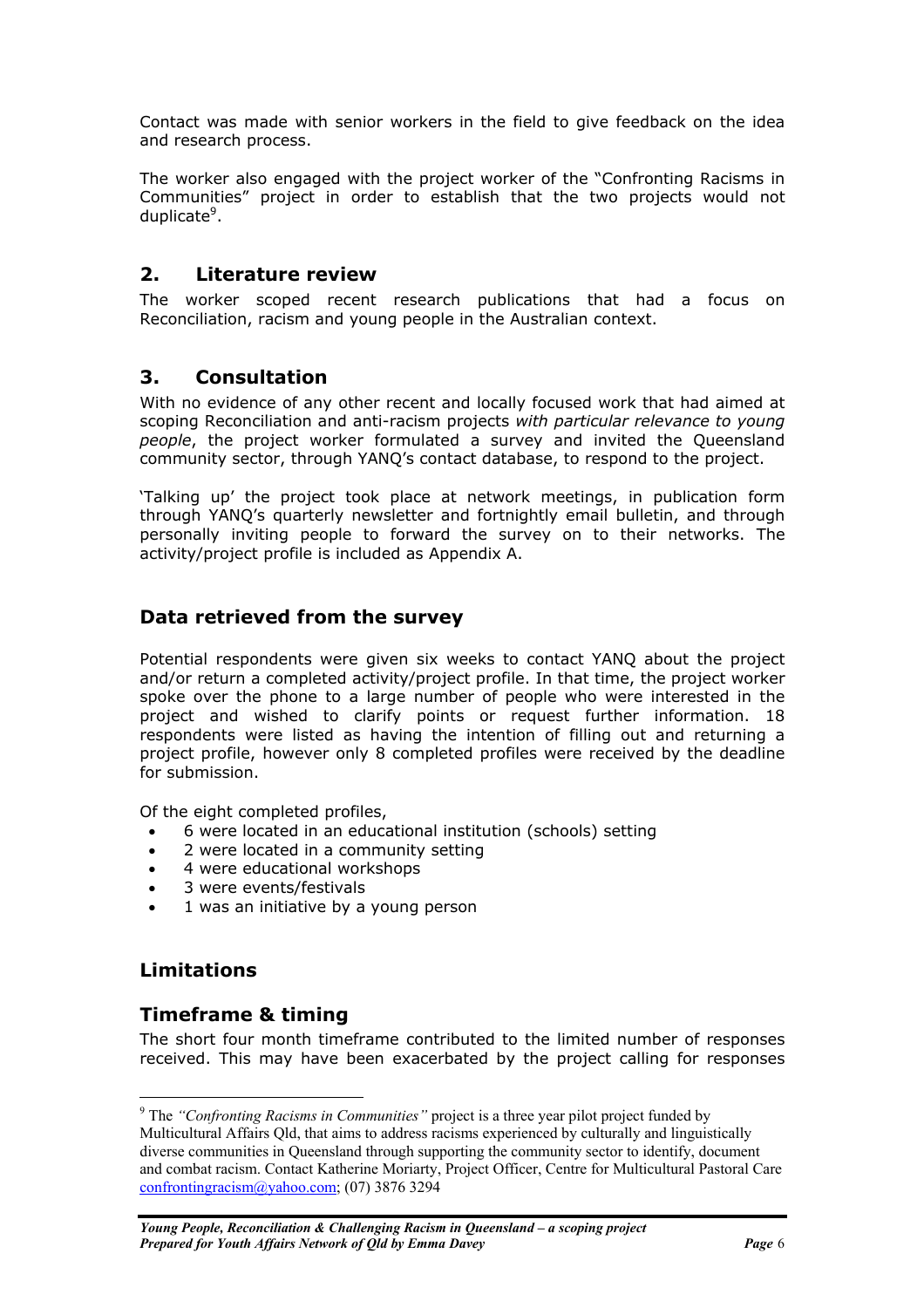<span id="page-6-0"></span>near the end of the year, when the time and energy of people working in the sector is generally taken up with other priorities.

### **Student placement project**

This project was openly acknowledged as being implemented within the framework of a student placement. This may have had a negative effect on the motivation of people to respond to the project. There may be correlations between perceptions of qualification and/or professional employment and level of value and trust in the capacity of the worker to achieve aims and come through with useful outcomes. There may have also been valid concerns about sustainability of the project (see below).

The project worker was also new to the youth sector and had to utilise time and energy to set up communications and working relationships, which if already established may have gained the project much faster momentum.

### **Scope of the project**

The scope of the project may have been overwhelming or unclear in that people were asked to offer project profiles on both Reconciliation and anti-racism activities, although the rationale for that has been outlined above.

Some potential respondents and one actual respondent commented on the length of the project profile, and suggested that an alternative method may have been to simply do the survey over the phone. However, this would take away from the opportunity for the respondent to tell their stories in their own words.

The broad intention of the project was to gather local project information from across Queensland, however only two of the eight received profiles detailed projects from outside of Brisbane. A combination of the above limitations plus perceived disconnection to Brisbane may have given low incentive for people from regional areas to respond. In addition, the lack of interpersonal connection in the written project profile may not have supported regional people to respond.

### **Sustainability**

A fundamental limitation of this research was that there was no scope for YANQ to carry on the project or maintain a database of positive projects, given the absence of project funding for this initiative. Other potential means of sustaining communication and networking of good practice principles and good news stories for Reconciliation and anti-racism are currently being investigated.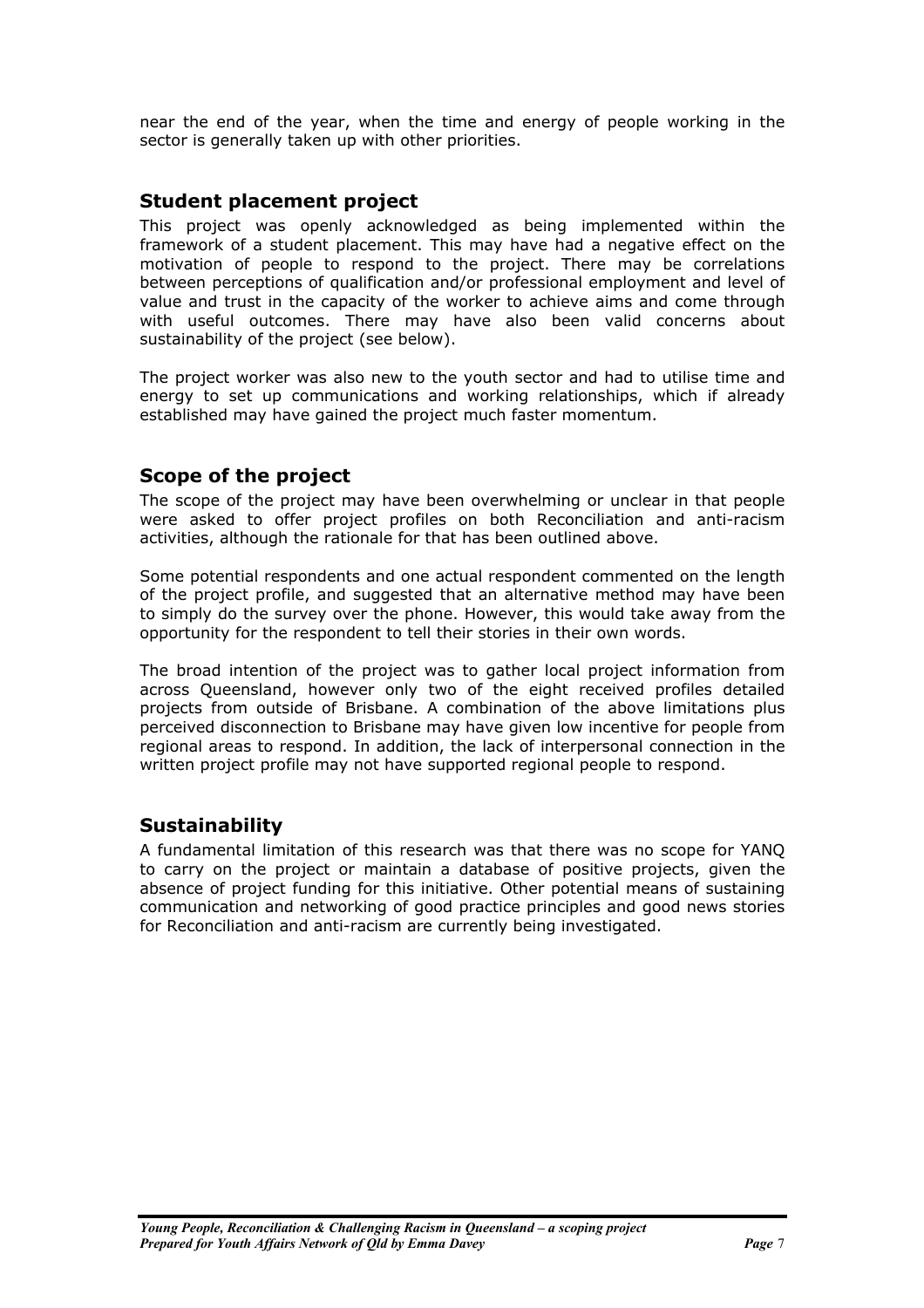## <span id="page-7-0"></span>**LITERATURE REVIEW: STRATEGIES FOR RECONCILIATION & ANTI-RACISM**

Some excellent recent publications have outlined recommendations for antiracism principles and strategies, drawn from consultation with workers in the community and education sectors, and with young people. Resources around antiracism are more readily accessible than those on Reconciliation. The following is a summary of these suggestions and recommendations.

### **General principles for anti-racism initiatives**

According to Selvamanickam et  $al^{10}$ , good programs that challenge racism:

- Educate about diversity
- Work in the grassroots
- Build partnerships between community, business and government
- Are sustainable
- Combine short term strategies in cohesion with long-term strategies
- Evaluate their impact
- Are appropriate and relevant
- Are accessible
- Include creative means of educating
- Are controlled by the community, are "grassroots"
- Recognise the experience of racism by different groups
- Involve wider community engagement

### **Racisms in schools**

 $\overline{a}$ 

Schools are key settings for young people experiencing racist incidents and institutional racism<sup>11</sup>. Mansouri & Trembath's report<sup>12</sup> revealed that Arab-Australian students who disengage from schools may do so, in part, because of perceptions of teacher racism and a lack of acknowledgement and effort to address it on the part of the school. However, schools are also potential sites for anti-racism education and initiatives.

In forums held during 2001 by the Youth Affairs Council of Victoria and the Centre for Multicultural Youth Issues<sup>13</sup>, young people gave suggestions for approaches to addressing racism in schools. They identified the importance of:

<span id="page-7-1"></span> $10$  Selvamanickam et al (2003). In this publication these are referred to as "critical success factors"; see also Flower (2001)<br><sup>11</sup> See Cottone, C. (2004). *Cultural Chasm: The changing cultural and linguistic demographic in* 

<span id="page-7-2"></span>*Queensland schools and the need for reform.* Youth Affairs Network of Queensland, Brisbane.<br>Available on the YANO website www.yang.org.au

<span id="page-7-3"></span><sup>&</sup>lt;sup>12</sup> Mansouri, F. & Trembath, A. (2005). *Multicultural education and racism: The case of Arab-Australian students in contemporary Australia.* International Education Journal, Vol. 6 No. 4, pp.516-

<span id="page-7-4"></span><sup>529. 13</sup> YACVic & CMYI (2001) *"I'm not racist, but..."* Combating racism and discrimination forum report. Melbourne.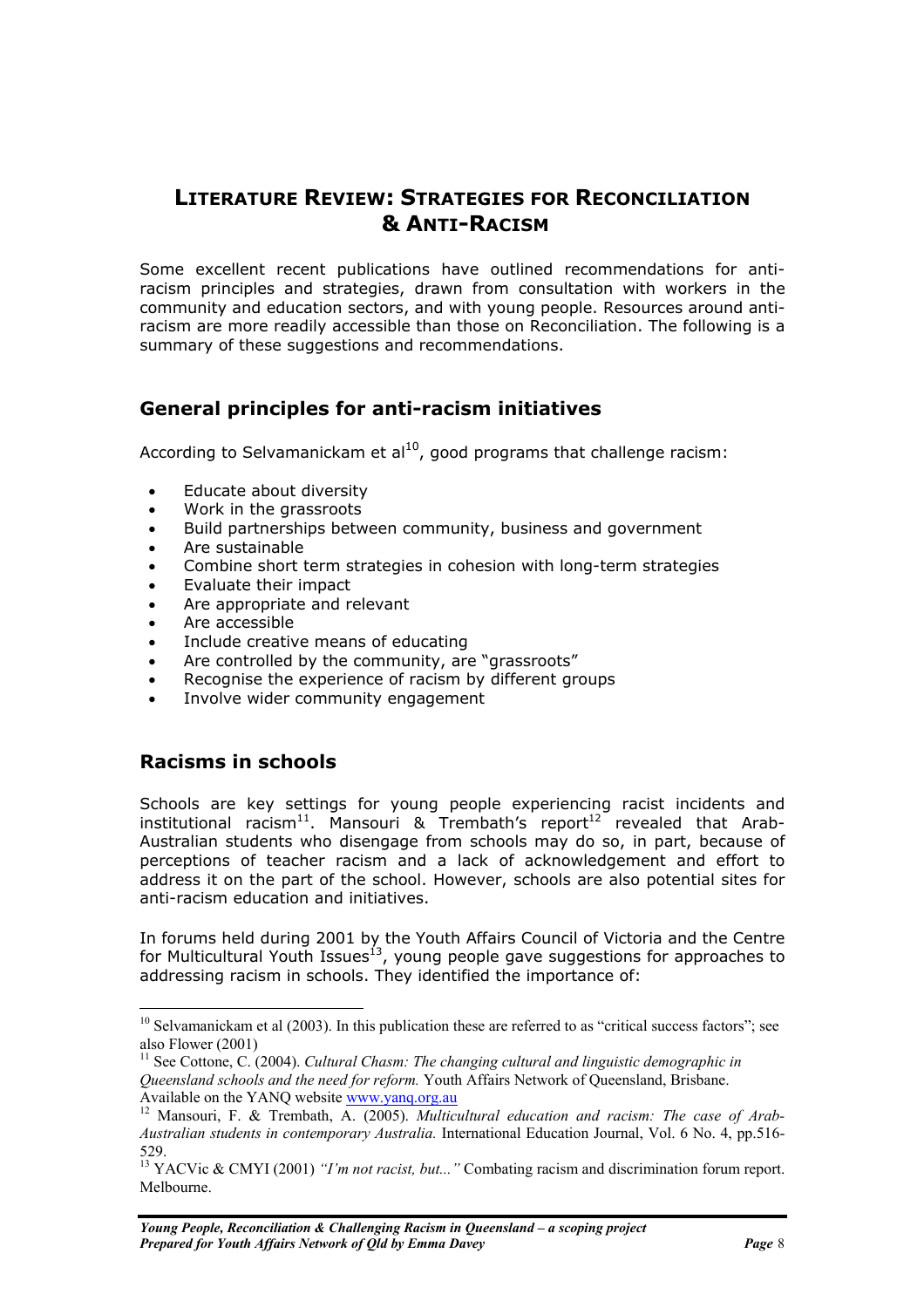- <span id="page-8-0"></span>• Cultural awareness and diversity days where parents and carers can participate (as key transmitters of discriminatory views / behaviour)
- Education and awareness raising
- Cross-cultural training for teachers and students

In 2003 the Western Independent Young People's Network<sup>14</sup> compiled the following recommendations from young people:

- Curricula that emphasise the contributions that "non-Anglo" cultures have made to Australia
- Leadership and role modelling by school staff in relation to dealing with racism and discrimination
- Opportunities for refugee and migrant young people to contribute to the discourse on racism

On the development of anti-racism strategies within schools, Mansouri & Trembath $15$  suggest:

- Schools and educators require resources and experience
- There needs to be an active acknowledgement of "social experiences of racism and exclusion" by the school.
- There needs to be an "integrated approach" where schools, parents and communities work in partnership to address racism

Thomas & Witenberg<sup>16</sup> suggest that education programs around anti-racism should robustly encourage conscious rejection of intolerance and prejudice, through encouraging students to:

- Develop critical thinking and analysis skills around social issues like prejudice
- Put less focus on people's "racial characteristics"
- Develop empathy, especially in relation to the potential harm of intolerance

### **Statewide networking for anti-racism education – example from New South Wales**

A good example of networking for anti-racism in education comes from New South Wales. The Stand Up! Speak Out! anti-racism education conference held in Redfern, NSW in 2002 $^{17}$  identified important key components of a statewide effort at confronting racism in education. Recommendation 1 was to introduce "compulsory pre-service training for teachers in multicultural and Aboriginal education, with a particular focus on anti-racism education".

 $\overline{a}$ 

<span id="page-8-1"></span><sup>14</sup> Carland, S & Chandra-Shekeran, K. (2003). *No Space for Racism: young people's voices and* 

<span id="page-8-3"></span><span id="page-8-2"></span>

*recommendations.* Western Independent Young People's Network, Melbourne<br><sup>15</sup> Mansouri. & Trembath (2005).<br><sup>16</sup> Thomas, T. & Witenberg, R. (2004). *Love Thy Neighbours: Racial Tolerance among Young*<br>*Australians*. RMIT. Me

<span id="page-8-4"></span><sup>&</sup>lt;sup>17</sup> Stand up! Speak out! Anti-racism education conference, 7th September 2002, Redfern, NSW. Retrieved 15th October 2005 [http://www.racismnoway.com.au/news/pages/14\\_20020930.html](http://www.racismnoway.com.au/news/pages/14_20020930.html)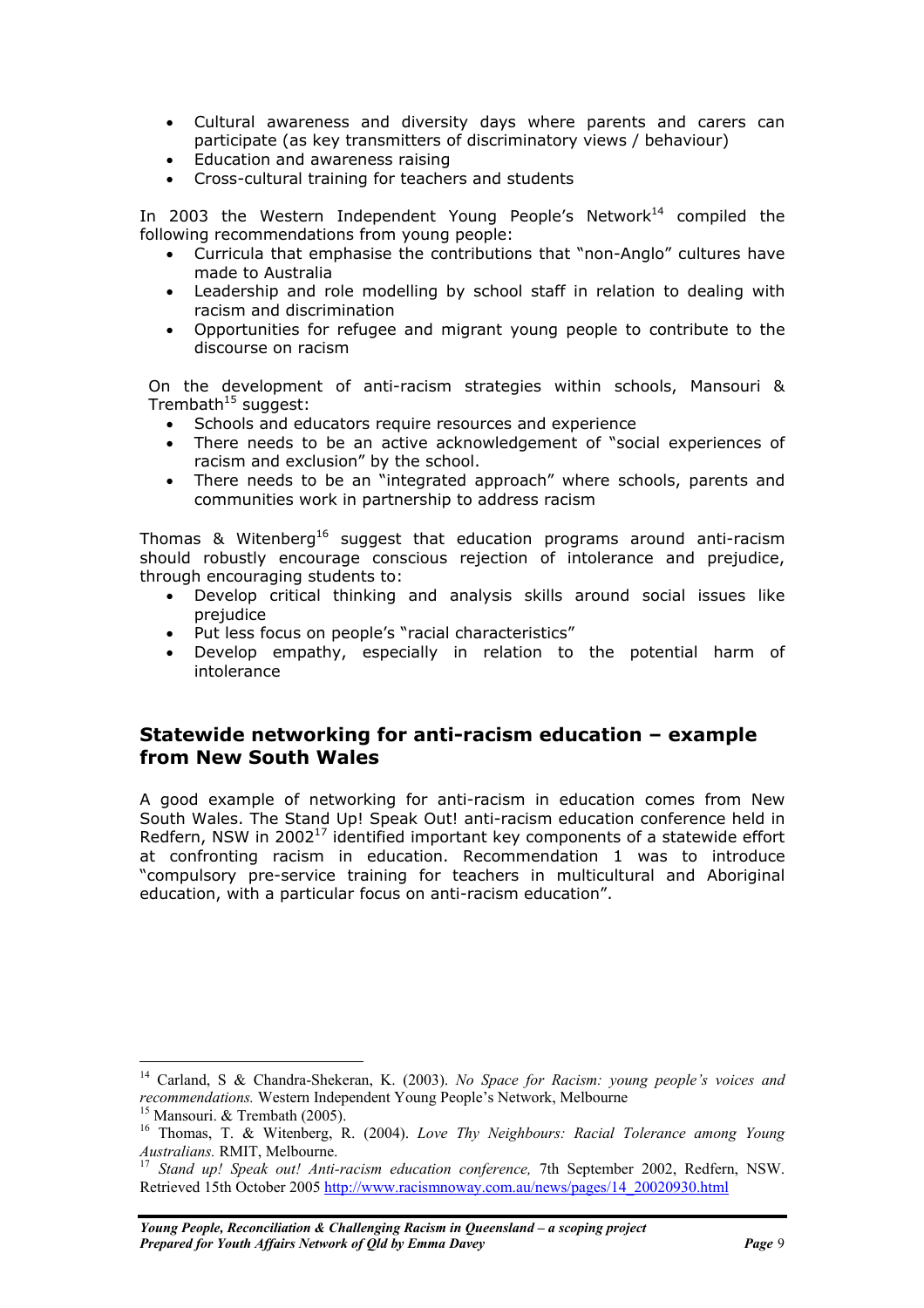## <span id="page-9-0"></span>**Building for Reconciliation**

Principles that found wide support at Reconciliation Australia's May 2005 planning session $^{18}$  included, amongst others,

- Education of non-Indigenous students being as important as education of Indigenous students to provide a basis for better relationships.
- The responsibility of non-Indigenous people and institutions to tackle racism head on – with strong emphasis on cultural awareness and competency training in a range of industries/sectors backed up by an intolerance of racism.
- More exposure of achievement, good news and positive role models.

## **COMMENTARY ON ANTI-RACISM STRATEGIES**

The belief that racism can be decreased by educating young people around cultural diversity is related to a psychological model of understanding racism. This model presumes that racist behaviour in the individual can be changed through teaching about diversity and encouraging students to think critically<sup>19</sup>. The research and the projects profiled in this paper indicate that many anti-racism programs, especially those in school settings, engage with race, ethnicity and culture issues through this psychological model.

However, some researchers suggest that a more "viable anti-racism" would include multiple strategies – particularly those that are geared towards institutional/systemic change<sup>20</sup>. Whilst anti-racism strategies based on the psychological model have their place, it may be more useful and more effective for anti-racism practitioners to:

- a) consider the need for multiple strategies in any locality, and
- b) also engage in advocating for institutional and systemic change.

<span id="page-9-1"></span> $\overline{a}$ <sup>18</sup> Proceedings Report of the National Reconciliation Planning Workshop, Reconciliation Australia,

<span id="page-9-2"></span><sup>30/31</sup> May 2005. 19 McCollow, J. (2004). *Dealing with racism: concepts and strategies.* QTU Professional Magazine, November 2004. <sup>20</sup> Milosevic (2001) quoted in McCollow (2004)

<span id="page-9-3"></span>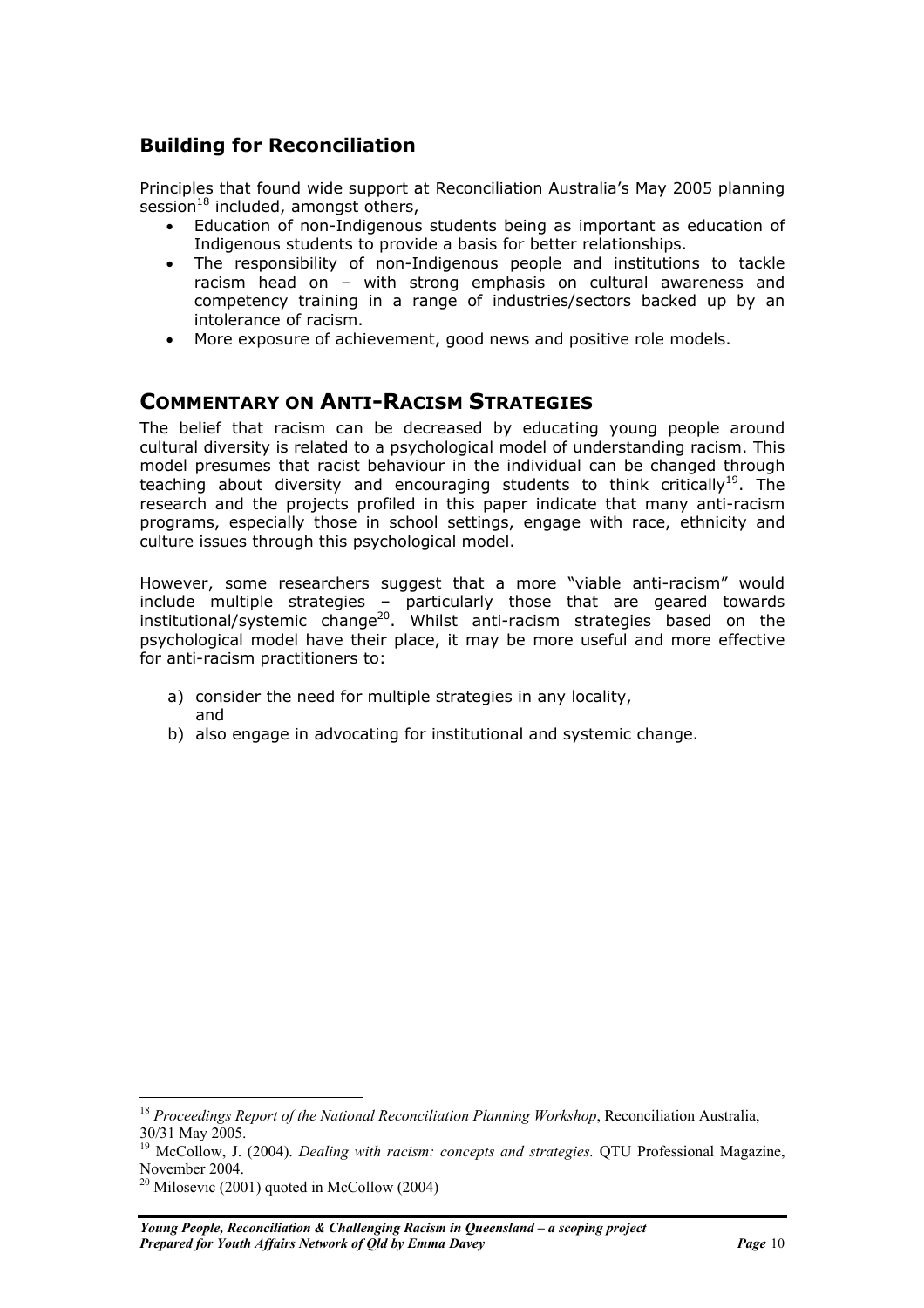## **FINDINGS FROM CONSULTATIONS: PROFILING PROJECTS IN QLD**

<span id="page-10-0"></span>It is not the place of this paper to analyse the content of the profiled projects (see Appendix C for the proforma). Each approach has been formulated according to the specific local context, community, target audience, personnel, and resources available. One of the aims of this paper was to celebrate the positive projects that are out there, and for people to share ideas, concerns, methods and contacts. The following findings are observations made, correlated by feedback gathered through the scoping process and through challenges and needs identified by project respondents.

- 1. Positive, local projects that work for Reconciliation and that challenge racism with young people do exist across Queensland.
- 2. There are a wide range of approaches to Reconciliation and antiracism work being enacted across many different settings.
- 3. Respondents wished to see more evidence of positive work on Reconciliation and anti-racism.
- 4. In responding to the optional question "what are your ideas for the future of building for Reconciliation and challenging racism with young people in Qld", respondents identified that they were deeply concerned about the impact of the media, whether it be about negative portrayals of certain groups or simply unbalanced "media hype".
- 5. Most of the responses for the project profile came from the education sector. There was a view consistent across respondents from this sector that "education and young people are where change needs to start".
- 6. Funding for anti-racism and Reconciliation activities within schools was an issue. School-based respondents and other individuals interested in the project identified a need for further funding for programs promoting Reconciliation and addressing racism *outside of the curriculum*, because they were operating on small loans or grants on a shoestring budget.
- 7. The worker received a number of enquiries from people requesting information on benchmark indicators for good practice and effective outcomes in anti-racism or Reconciliation work.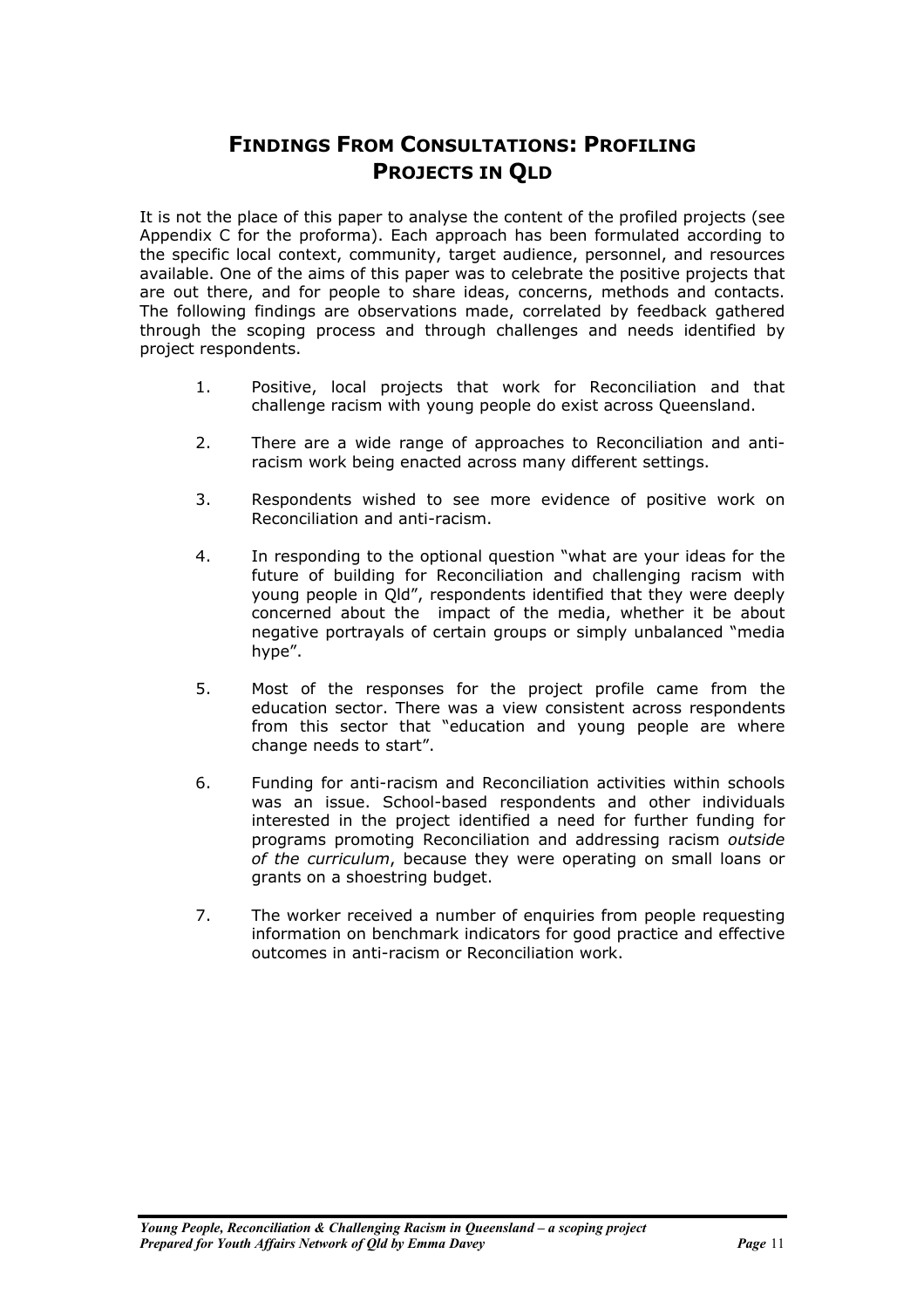### **RECOMMENDATIONS**

- <span id="page-11-0"></span>1 State Government to provide adequate and recurrent funding to Reconciliation Qld in line with New South Wales and other states
- 2 State Government to provide, and increase, resources for local Reconciliation and anti-racism programs and workers in the education and community sectors
- 3 Education Qld to take a stronger leadership role in progressing anti-racism policy and strategy within the education sector
- 4 More discussion within the education and community sectors on strategies for anti-racism and Reconciliation, and their relevance for young people from all backgrounds, especially those who are most marginalised.
- 5 Educational institutions and programs to take an integrated approach to dealing with racism, partnering with students, their families and the wider community
- 6 Community practitioners to continue to network, share information and support and build for a broader, more sustainable network for Reconciliation and anti-racism, especially in regional areas
	- 7 Anti-racism practitioners / academics to gather evidence base and explore benchmarking & performance indicators for "good practice" in anti-racism work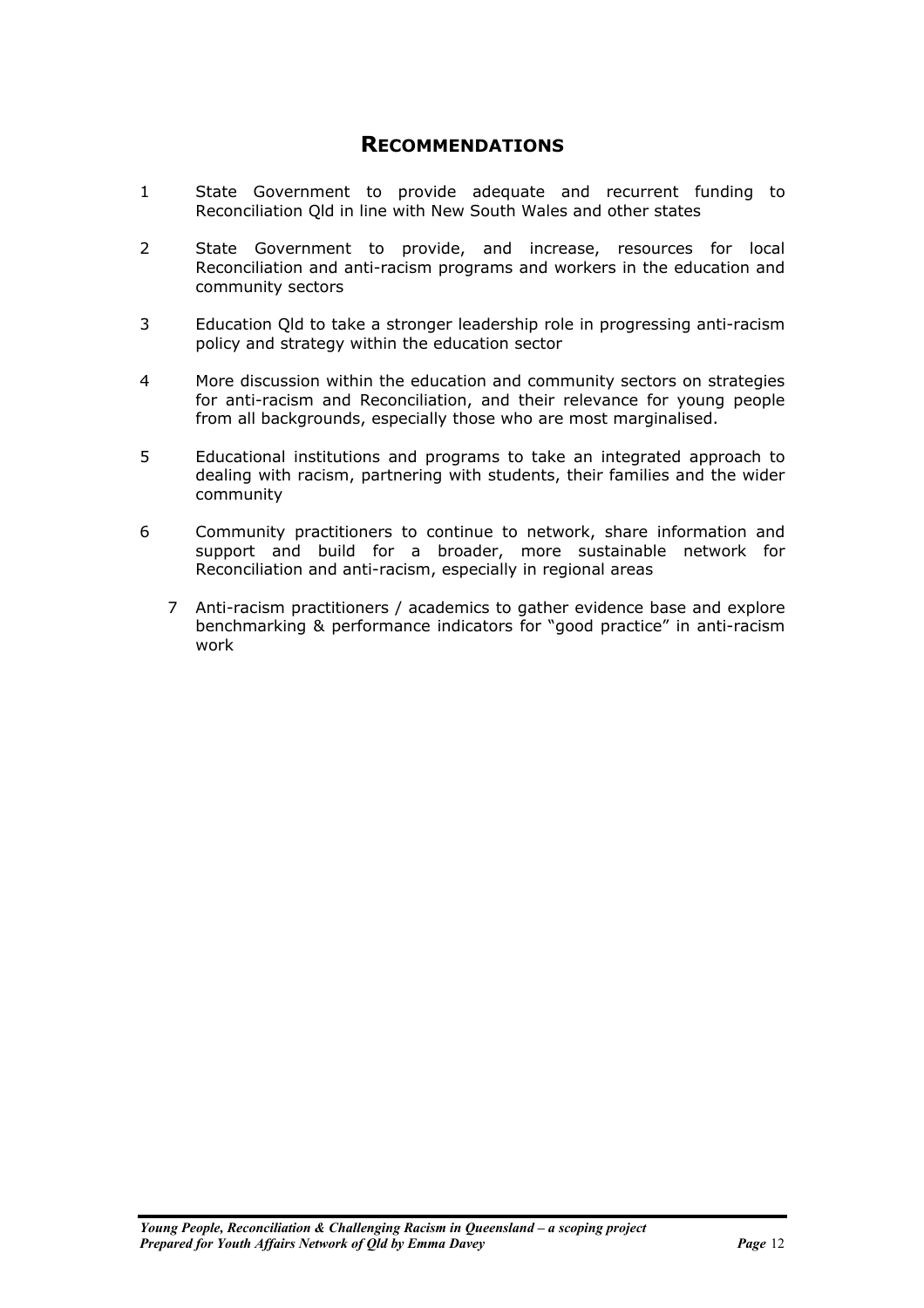### **CONCLUSION**

<span id="page-12-0"></span>This scoping project has barely scratched the surface in exploring local initiatives that build for Reconciliation and challenge racisms.

However, we hope that this paper has provided a beginning discussion of antiracism and Reconciliation strategies with young people in Queensland, using data from recent literature and current work being done in the community and education sectors. It has revealed the potential for furthering dialogue on elements of 'good practice' in such work, and has recommended the ways in which stakeholders (in government, education and community) can assist this process. It cannot be emphasised enough that celebrating and sharing the positive and the workable is important to people who are working for anti-racism and Reconciliation.

In Queensland, dialogue is beginning to warm again towards building a movement against racism. We live in a state that is becoming more richly patterned with culture and diversity each year. Those who see the benefit in this have a responsibility to work proactively with one another in order to continue to progress positive change.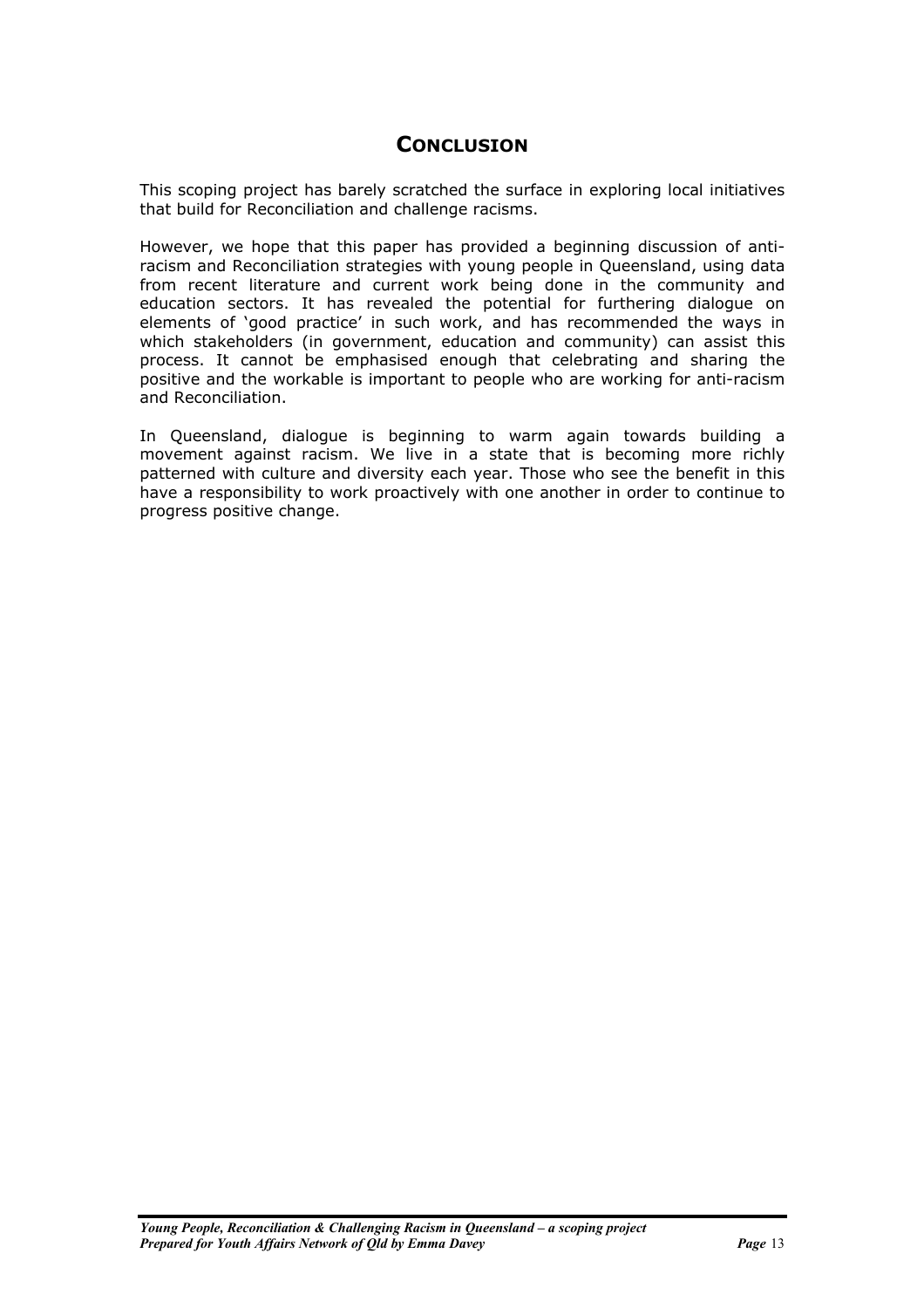## <span id="page-13-0"></span>**Thanks**

Gratitude is offered to the following people:

- The many workers and young people who were enthusiastic about the project, particularly those of you who responded with a project profile
- Ana Maria Holas, and Joan Hendriks, for your kind guidance
- Everyone else in Queensland who works to challenge racism and build for Reconciliation
- Claire Cottone, and the team at YANQ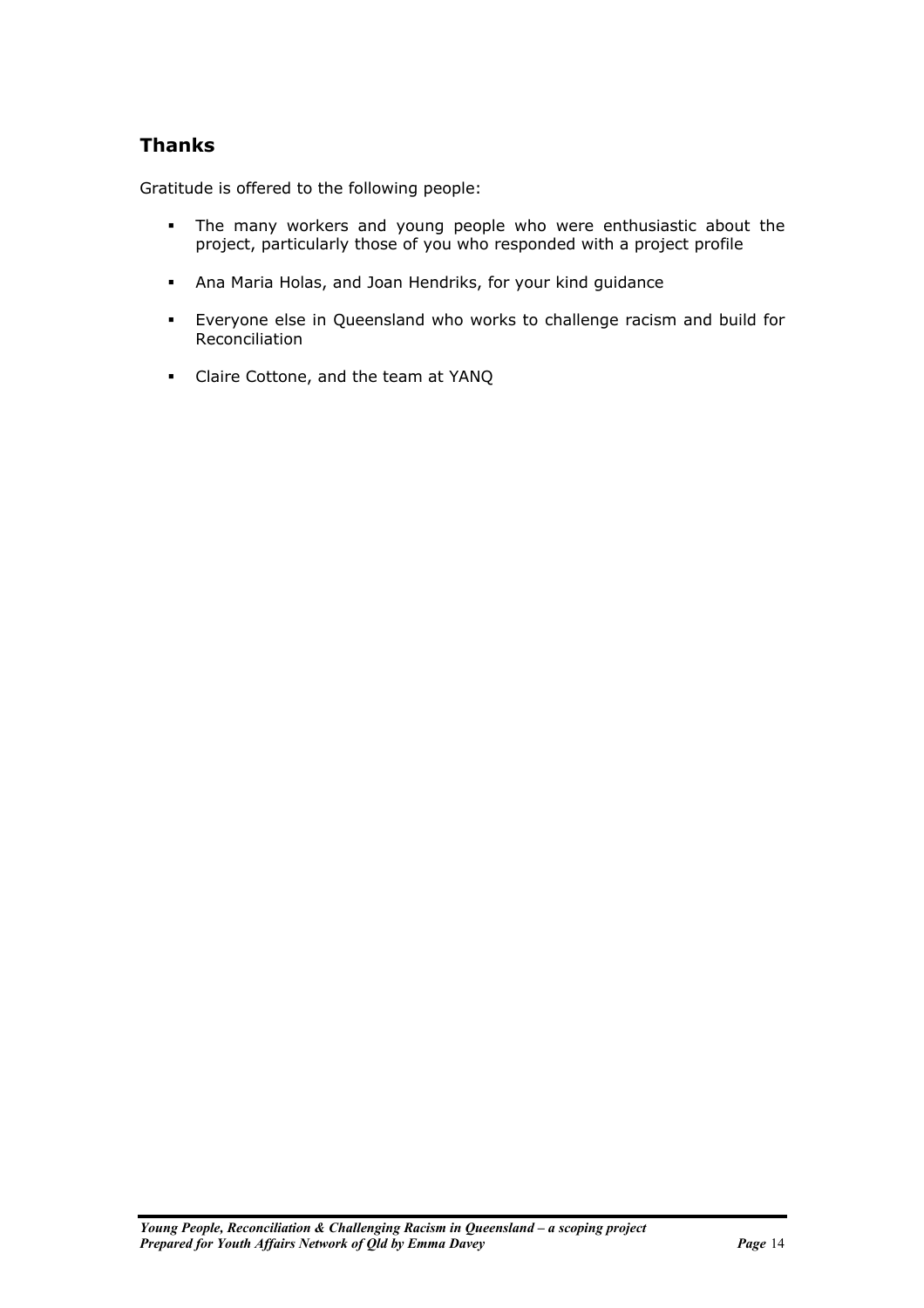## **APPENDIX A: PROJECT PROFILES**

### <span id="page-14-0"></span>**Sandgate State High School Multicultural Day**

Type: Event/festival Setting: Educational Institution Timeframe: Once a year

#### *Description*

The Multicultural Day is a one-day celebration of multiculturalism within the school community of Sandgate State High School. The event involved sharing cultural food, traditions and music, and interacting with ideas about inclusion and diversity. It has been running for the last two years, and is set to become a significant event within the school calendar. The aim of coordinators is to reach out and involve the local community to a greater extent in future years.

#### *Background*

Some teachers in the school community wished to set up positive experiences around diversity, multiculturalism, and make visible the different cultures within the school community, especially in the wake of the events of September 11. The hope was that this event would emphasise inclusion and acceptance of diversity and harmony already present within the school culture. Key staff personally initiated the idea, facilitated involvement within the staff and parent community in planning, resourcing, and enacting the event.

#### *Resourcing*

Basic funding for the running of the day is covered by the school lending the coordinating team, and then profits from food sales is rolled over to the following year. Resources, materials and time were donated to the project, with people contributing as they wanted (for example, parents cooking foods from their cultural background and assisting with cultural entertainment).

#### *Strengths/outcomes of the project*

- There was very positive feedback from students, parents and caregivers and staff
- The interest from the local community is high for greater involvement next year
- The event is not meant to be a money making venture, it is all about community participation and diversity
- During the 2005 event, more young men that during the previous year got involved showcasing their cultures

#### *Challenges*

- Timing to maximise involvement and be held on an appropriate date
- Overcoming resistance to the idea by some individuals in the school community
- Limited resources
- The prospect that it may get too big for the capacity of the current organisers (a group of staff members)

This event will happen on an ongoing basis.

*Contact*  Rahman Vasram Sandgate State High School (07) 3869 9888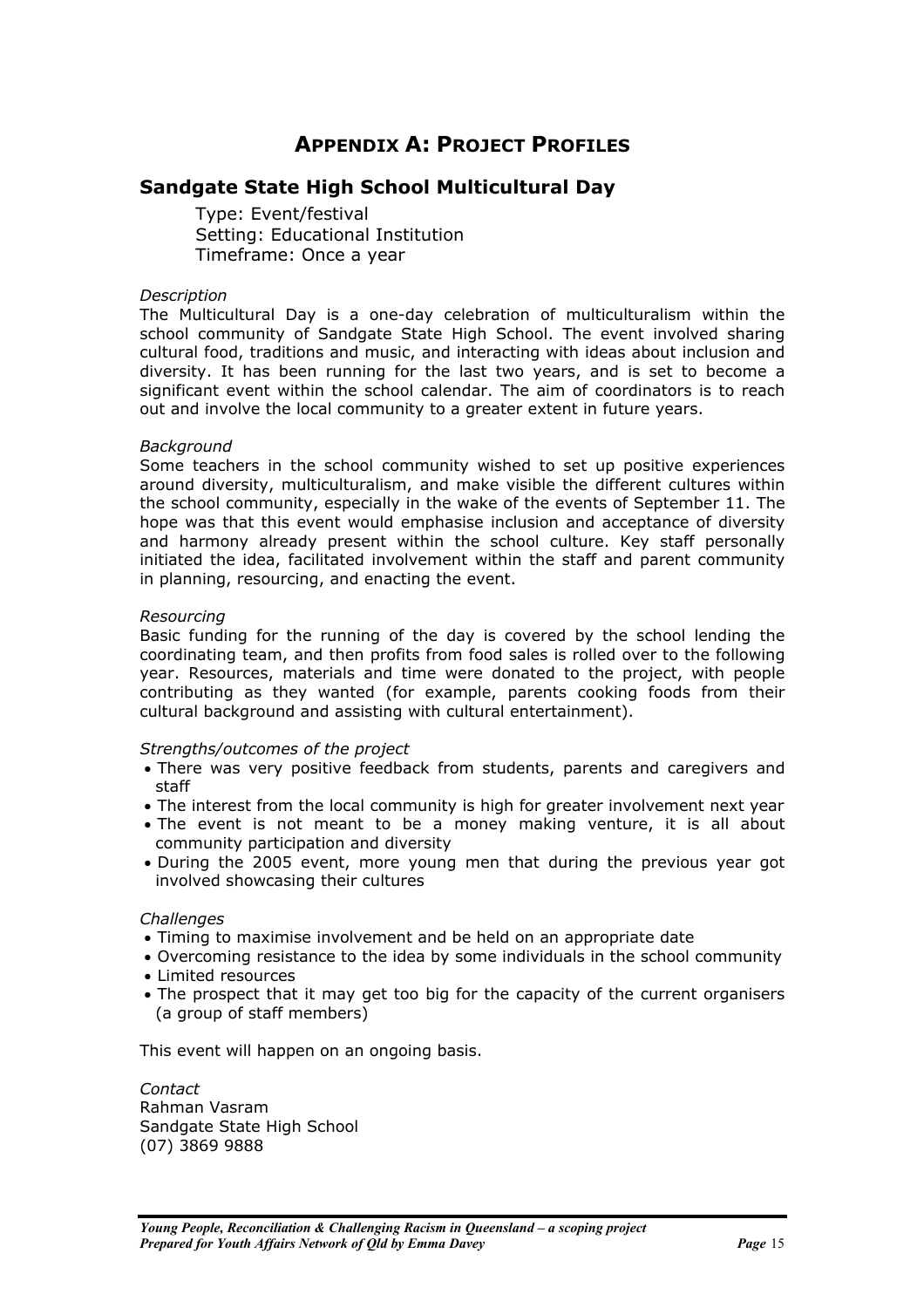### <span id="page-15-0"></span>**Workshop on Aboriginal history and critical thinking**

Type: Educational workshop Setting: Educational institution Timeframe: ongoing Run by James Sandy, based at Sandgate State High School

### *Description*

James facilitates educational workshops on Aboriginal history. The workshops incorporate an overview of the length of time of Aboriginal presence in this country, and significant events that have occurred since colonisation. It includes debunking some cultural and linguistic myths and present in popular understandings of Australian history. Throughout the workshop James encourages young people to ask questions, and to deconstruct words that are commonly used in teaching mainstream history such as "discovery". He begins by using a lateral thinking quiz to get students to "think outside the square" and to open up the space for discussion.

### *Background*

Non-Aboriginal teachers were approaching James to offer workshops on Aboriginal culture and history with students, and he developed a simple structure of explanation around a timeline.

#### *Resourcing*

This is James' own initiative and he has been offering the workshops in his own time.

### *Strengths/Outcomes*

- All students learn something
- Young people ask why they haven't been taught this history before
- A simple approach that challenges assumptions
- Long term, this approach can counter racism through knowledge, and introducing patterns of critique and analysis

#### *Challenges*

• The ingrained racist attitudes of some young people – but in saying that, this can be worked with.

*Contact*  James Sandy Sandgate State High School (07) 3869 9888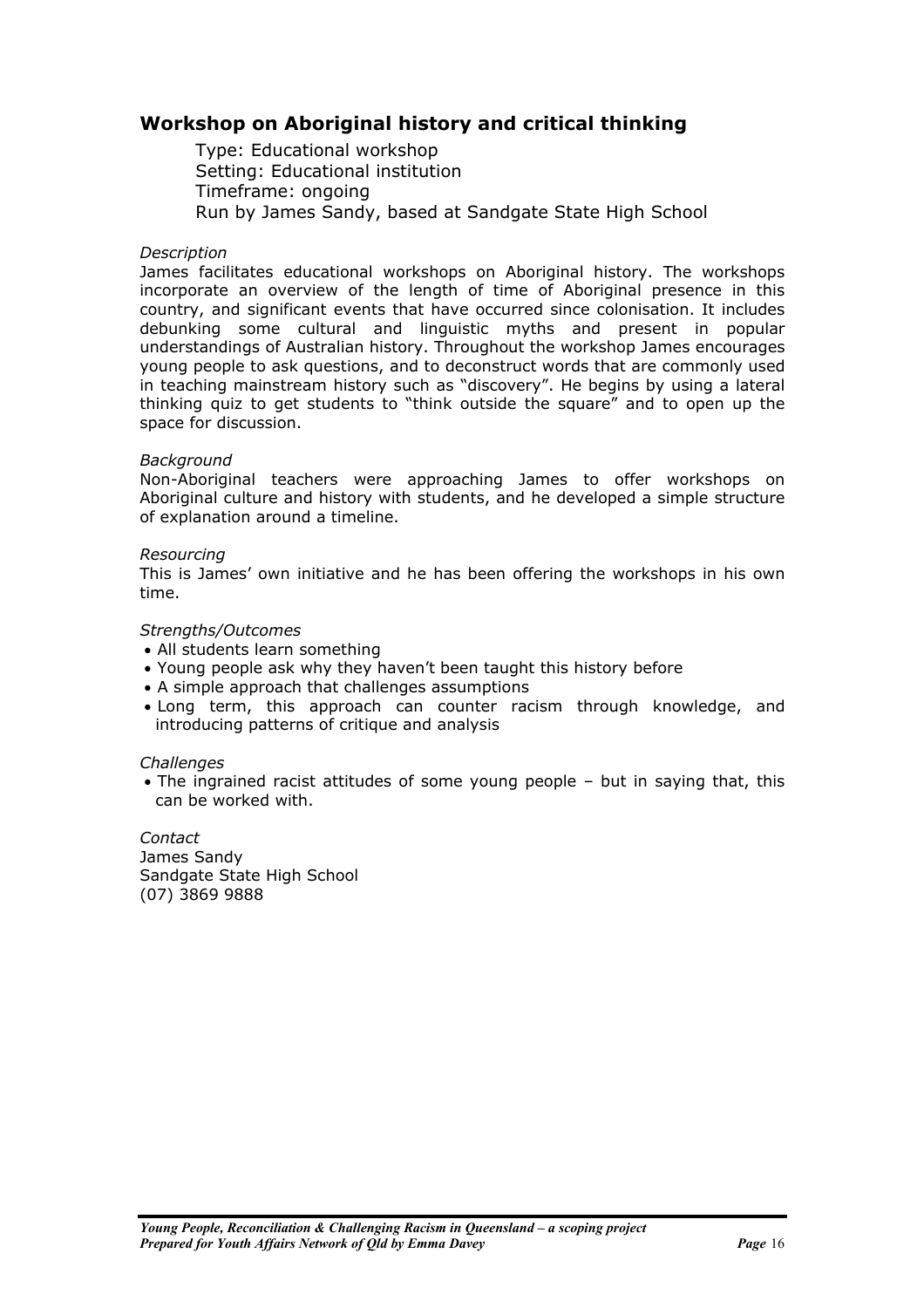### <span id="page-16-0"></span>**NAIDOC Day celebration, Our Lady's College, Brisbane**

Type: Event/festival Setting: Educational institution Timeframe: ongoing

### *Description*

An event celebrating NAIDOC Day at Our Lady's College, Annerley, Brisbane, a year  $8 - 12$  girls' college. The aim of the festival was to recognise and celebrate the contribution of Aboriginal and Torres Strait Islander peoples to our cultural heritage, through create a greater awareness of the richness and value of Aboriginal culture. This event involved all 400 students. Background

NAIDOC Day has not regularly been celebrated in the school. A lot is done to recognise other cultural groups in the school and the decision was made to formally celebrate NAIDOC Day in recognition of Aboriginal and Torres Strait Islander peoples in our heritage.

#### *Resourcing*

Our presenters donated their time especially Indigenous support staff in Catholic Ed and performers. Artefacts were provided by families and funding for bush foods came from the Commonwealth Government Healthy Food Grants.

Useful resources utilised included NAIDOC posters, Healthy Food Grants money, and Dilly Bag foods based in Eumundi.

### *Strengths/Outcomes*

- Students were extremely enthusiastic and interested in all displays and activities, including a range of different bush foods to try.
- It was a great day. It allowed our three students who have Aboriginal and Torres Strait Islander heritage to take pride in their culture and since then they have been more interested in identifying as of Aboriginal descent.

#### *Challenges*

- Obtaining speakers/presenters as they were booked out, or their time cost money
- Obtaining bush foods, had to travel to locate and get them.
- Locating resources to use
- Overload too much to do and see on the one day

#### *Future*

This will be held again in 2006 but over 2 or 3 days rather than 1 day so students can participate in more activities.

*Contact*  Carole Hardy Our Lady's College, Brisbane (07) 3426 8004 [chardy@bne.catholic.edu.au](mailto:chardy@bne.catholic.edu.au)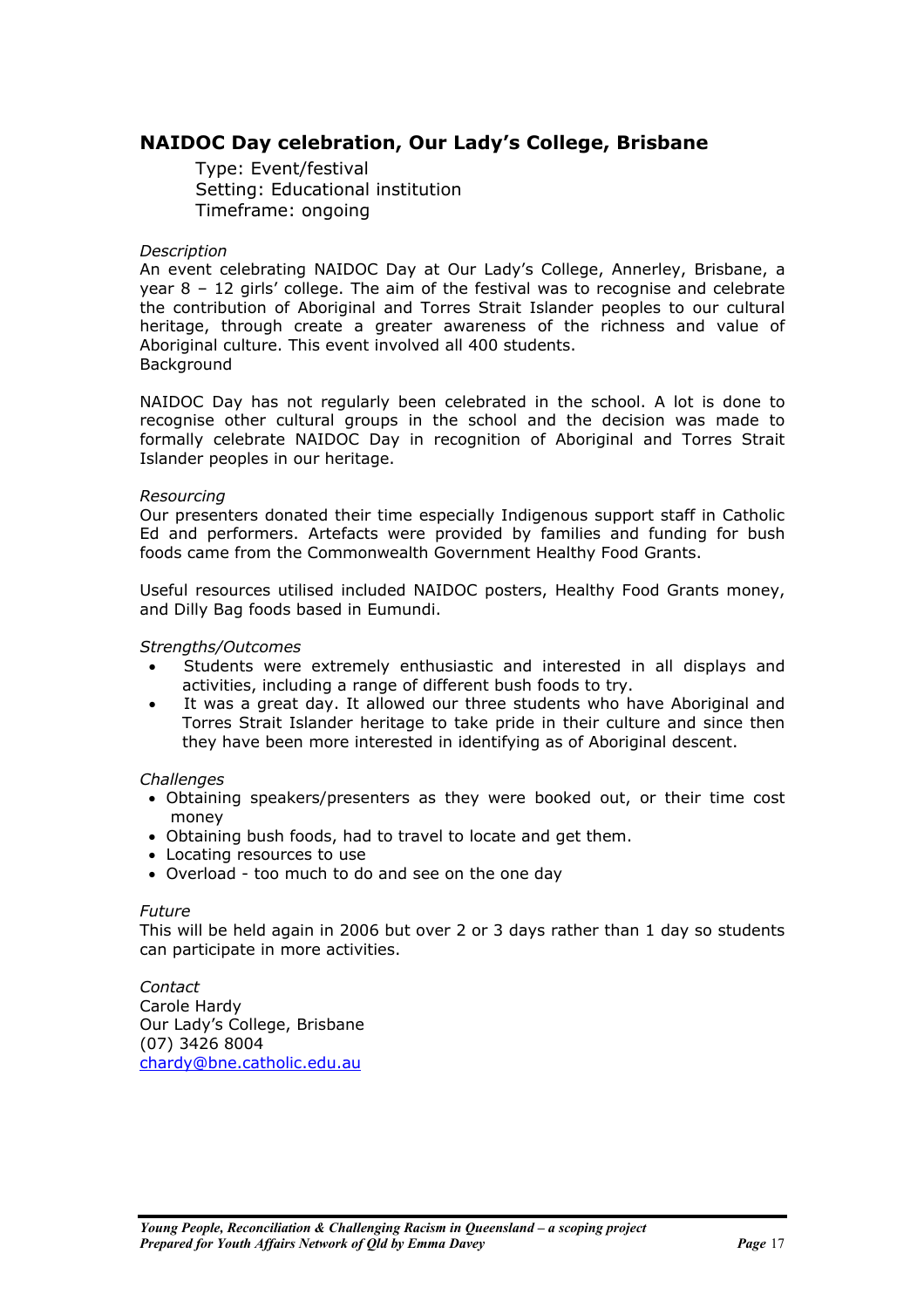### <span id="page-17-0"></span>**"Mossman Youth Sports Program"**

Type: Event/festival (sport) Setting: Community Timeframe: Ongoing Coordinated by Mossman Sports Committee

### *Description*

Youth sports program located in Mossman community, involving 40-90 youth and children of the Douglas Shire from both Indigenous and non-Indigenous heritage. The aim was to encourage youth to participate in sporting activities as well as play with different nationalities and cultures

#### *Background*

A concerned group of community members decided to organise this project to provide a safe and healthy environment for kids to go to on Friday nights.

#### *Resourcing*

This project was resourced by donations from community businesses, and local council. A hands-on approach was taken, that utilised local experience and volunteers.

### *Strengths/Outcomes*

- •Volunteers who support the project
- •High percentage of kids who came along
- •Reconciling amongst cultures within the younger generation
- •Smiles on the kids' faces!

#### *Challenges*

•Funding to pay for use of Indoor Centre and lights

#### *Future*

This is an ongoing project but we're not sure about the future – we are running out of donations

*Contact*  Lalania Tusa Faaaefili Community Education Councillor Mossman State High School (07) 4084 1333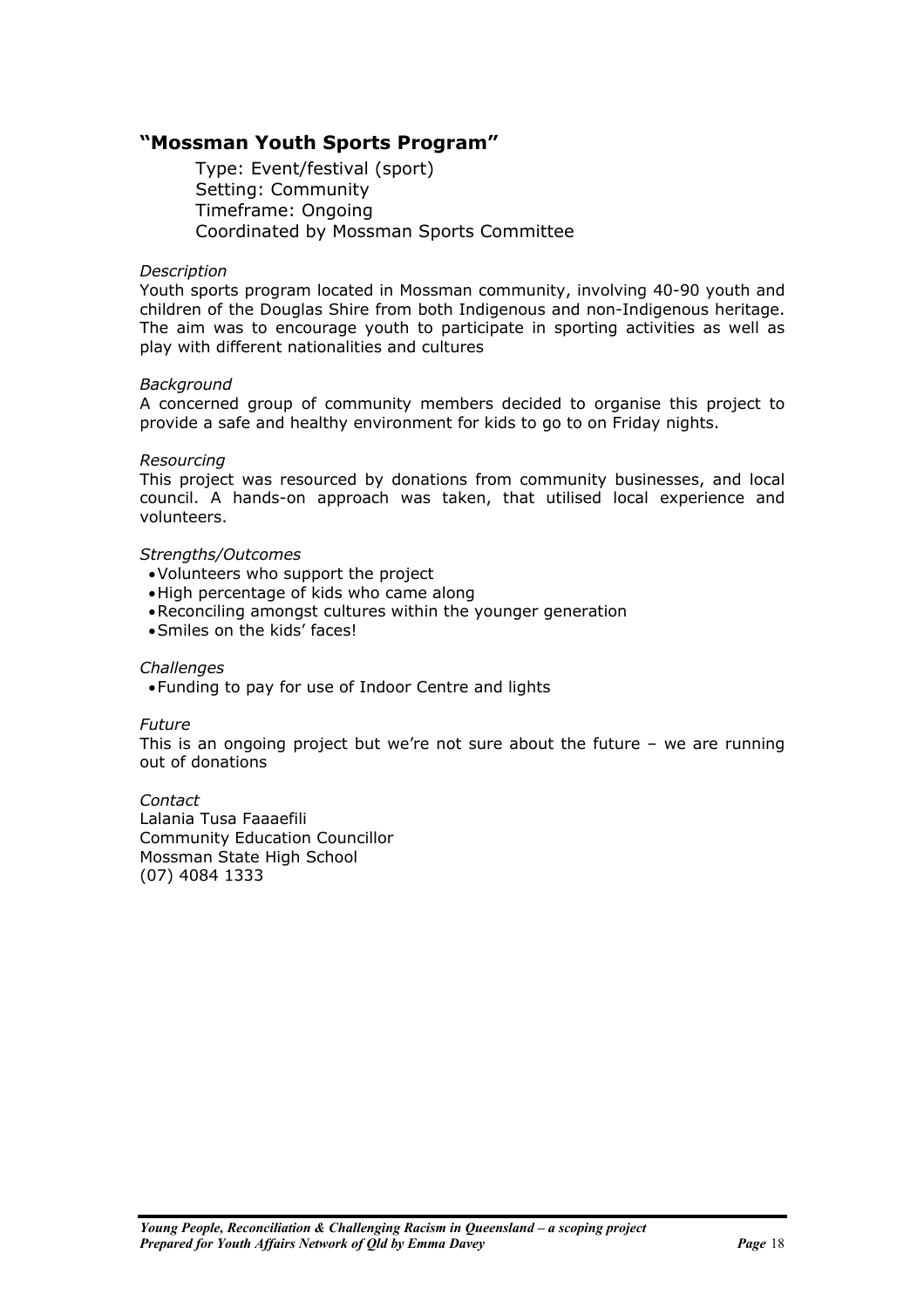### <span id="page-18-0"></span>**Speech on positive input of Aboriginal culture**

Type: Initiative by young person Setting: Educational institution By Courtney Gerke, year 12 student

#### *Description*

Research on Aboriginal culture, literature and spirituality assisted by Terry Willmot; Speech on positive input of Aboriginal culture by non-Indigenous year 12 student Courtney Gerke, who utilised many pieces of Indigenous literature within her project. Speech is attached.

#### *Background*

My exam was the second last in a series aimed at gaining my certificate in communication. The exam was a self discovery task that was self-directed focusing on the positive input Aboriginal culture can have on our lives.

#### *Resourcing*

Workshop on Aboriginal spirituality by Terry Willmot, Aboriginal and Torres Strait Islander Indigenous Education Liaison Officer for Emmaus College, Rockhampton, Central Queensland. Interviews with Terry Willmot generously offered in his spare time.

*Future*  Single project: n/a

*Contact*  Courtney Gerke [gerkcleslie@cqnet.com.au](mailto:gerkcleslie@cqnet.com.au)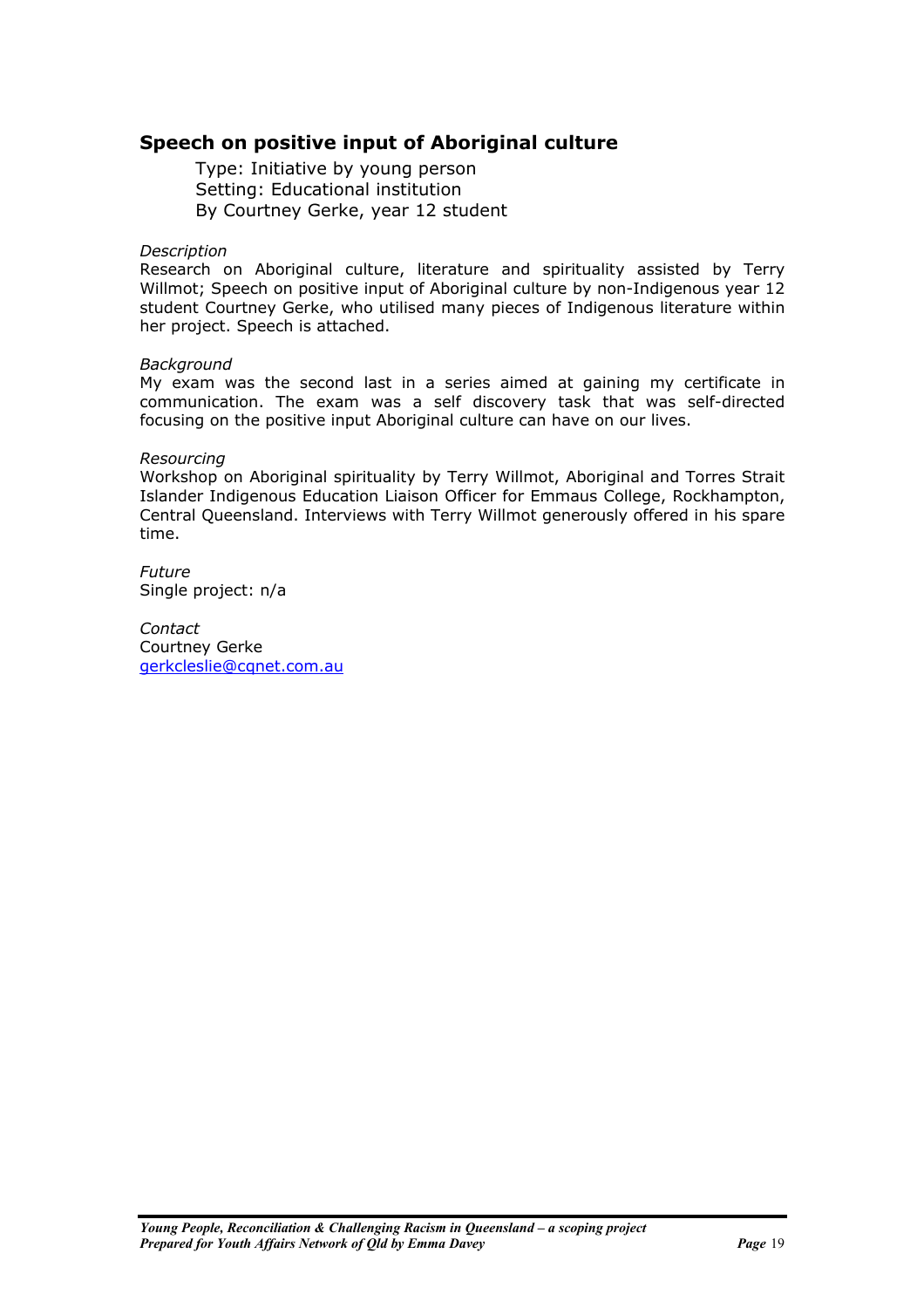### <span id="page-19-0"></span>**The Peace Initiative**

Type: Workshop/event Setting: Community Timeframe: Ongoing Coordinated by CONTACT Inc and artsworkers, as a youth arts & community cultural development project

### *Description*

The Peace Initiative is a community project for young people in Sunnybank that involves contemporary and traditional dance, music, visual art and video to explore ideas and feelings about *peace, power, freedom, survival* and *faith.* The Peace Initiative is a creative collaboration that engages young people from diverse cultural backgrounds in dialogues exploring peace through the use of traditional and contemporary cultural expressions. It involves cross-cultural and cross-art form collaborations with Indigenous, Torres Strait Island, Polynesian and recently arrived refugee and migrant young people and their communities, living in and around Sunnybank (southwest corner of Brisbane).

The 2005 (fourth) Peace Initiative involved 15 of Brisbane's leading arts workers who worked with more than 50 young people from a diversity of cultural backgrounds to produce a song and video clip called SYMPHONY OF SURVIVAL. The flyer advertising the 2005 Peace Initiative said: Who is it for? All welcome! Especially young people who are Indigenous, Samoan, Tongan, Fijian, Afghan, Iraqi, Sudanese, Somali, Eritrean, Iranian, Bosnian, and so on…"

The Peace Initiative is informed by CONTACT Inc's Third Place Policy – the creation of a space where cultures can safely and meaningfully meet.

The aims include the development of a group of young people who are:

- Actively working towards the development of a peaceful community
- Equipped to build contemporary cultures of non-violence and to advocate for peace
- Peer leaders within their community
- Identifying opportunities and issues within their communities and working towards their resolution

#### *Background*

CONTACT Inc is one of Australia's leading youth arts and cultural development companies having a sixteen year history of groundbreaking cross-cultural and cross-art form collaborations with Indigenous, Torres Strait Island, Polynesian and recently arrived refugee and migrant young people and their communities.

Initiated in 2001, in response to high levels of inter-cultural violence amongst young members of the community, there was consequently a demonstrated need for work that engaged young people from these communities in active, positive ways. The Peace Initiative works toward finding local, innovative and effective ways to build a sustainable and peaceful community.

#### *Resourcing*

CONTACT Inc is funded by the Queensland Government, through Arts Queensland; and is assisted by the Commonwealth Government through the Australia Council, its funding and advisory body; and the Brisbane City Council; and the Community Gambling Benefit Fund.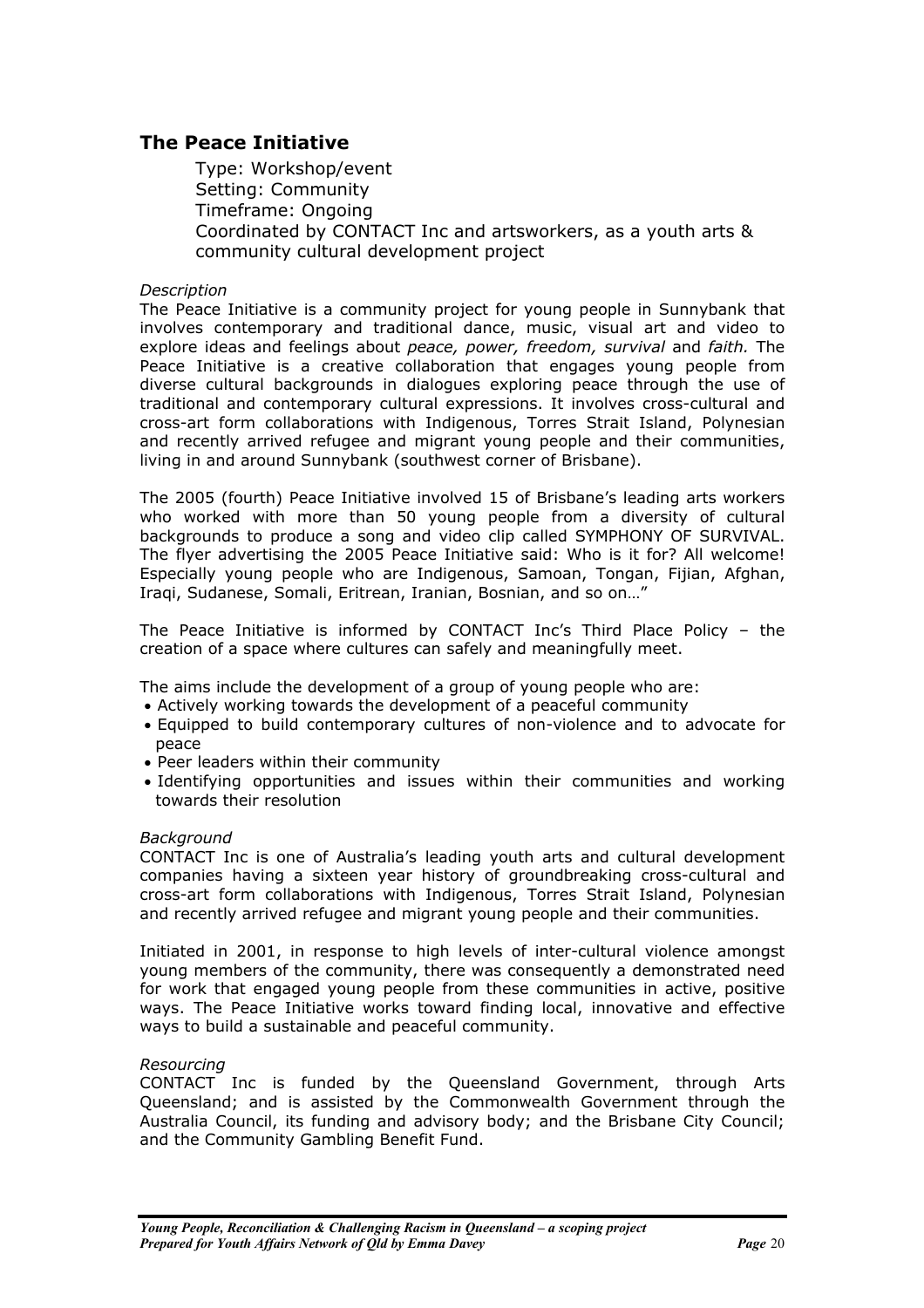### *Strengths*

- Commitment to supporting and developing the young participant's skills beyond the project
- Celebrating young people as valuable community members and key agents of social change
- Providing a safe place for participants to express themselves
- The interests, ideas and creative innovations of young people are driving the project, which means that workshops are flexible in responding to the diverse needs of the participants
- The work is long-term, local, specific, relevant and responsive
- Utilises a range of artistic and cultural forms to explore peace building strategies within communities

#### *Outcomes*

There are many outcomes of the project, the most memorable come from participants' experiences: Arts worker and participant Tom Ofanoa says, "before I started out with CONTACT Inc I was going through a really rough stage in my life. At the time I felt isolated and at times not being able to speak my mind. CONTACT Inc is really good in the way of providing a change, not just for different ethnic backgrounds, but Australians in general, to be able to speak out about the issues of racism, discrimination, crime and violence that take place in your environment and the surrounding neighbourhood. I thought being involved in something like this would be silly at first, but after the first day I turned up to CONTACT and spat out my first rhyme, it felt really good. Making music with meaning is what I like doing."

Tracy Hifo, a young Polynesian woman participating in the Peace Initiative says that is "has really widened my way of thinking. I guess it just challenged me to think, feel and see things differently. The whole experience was rewarding as we each learnt to respect each other and see what each of us had to offer."

#### *Challenges*

- Maintain the balance between the art form and the peace building focus
- Evaluation on the effectiveness of building peace in the community we operate in

#### *Future*

Continue the Peace Initiative. Currently we are looking at how the project can be more responsive and reflective of the peace building process. CONTACT has started a partnership with the Australian Centre for Peace and Conflict Studies (the University of Qld) and are currently discussing process around evaluation, research and peace building training. Develop our model into a resource that can be used by other groups or organisations working with young people to build peace through arts and cultural development who wish to run similar initiatives in their own community.

*Contact:*  Bianca Gilchrist Program Officer CONTACT Inc. ph: (07) 3257 2211, email: [bianca@contact.org.au](mailto:bianca@contact.org.au)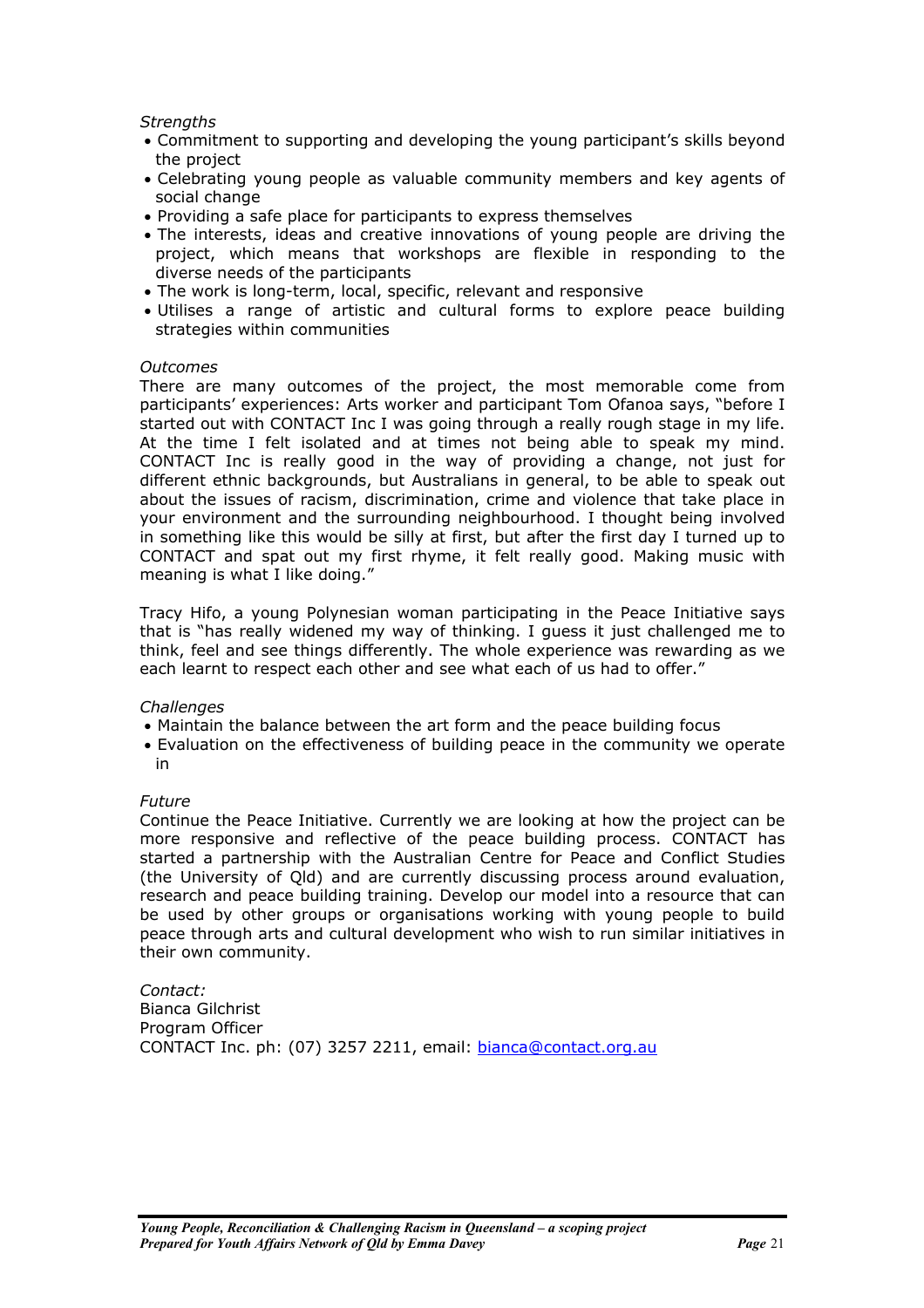### <span id="page-21-0"></span>**Anti-Discrimination – Making a Meal of it**

Type: Workshop Setting: Educational institution Timeframe: pilot project, currently resourcing further funding Collaboration between MultiLink Child and Family Services and the Logan district Police

### *Description*

The project was to provide anti-discrimination pilot workshops in 3 local schools within the Logan district. During these workshops, students were exposed to and discussed situations confronting people who experienced discrimination and identified common feelings and belief systems. They were encouraged to reflect on their own practises and how they would feel if they were placed in a similar situation. Finally, they were encouraged to acknowledge many of the good practices they were already displaying within their schools and possible ways they could be even more effective in working against discrimination. Suggestions from this workshop were then handed back to the school and the school used the students input to write a school anti-discrimination policy. Teachers were also encouraged to follow up this workshop with discussions about discrimination and bullying.

#### *Background*

Logan district is identified as having one of the largest culturally diverse communities in South East Queensland. Local schools have identified a growing unquiet among the ethnic student body and a need to address issues of discrimination and bullying among students, as well as a need to work to combat discrimination and negative media surrounding refugees and newly arrived immigrants. Approaching from an early intervention framework, MultiLink identified the need to begin working with young people on these issues in the middle years of schooling as this would provide a proactive, preventative approach to dealing with discrimination issues. The acting police liaison officer at the time, Sue Tasman, approached MultiLink to join in a collaborative project to begin to try and address these issues. Community support for the project was extremely positive.

As a result MultiLink's Child and Family Services Coordinator in collaboration with the Logan City Police developed the "Anti-Discrimination – Making a Meal of it" workshops. They were conducted independently as a trial, and were extremely successful and many teachers commented on the appropriateness and quality of information and learning provided to the students.

#### *Resourcing*

Funding for the pilot was acquired from a police funding body.

Woodridge primary school, Kingston primary school, Berrinburrah East primary school, local ESL teachers and community liaison officers were also involved. The most useful material resource was the use of actual testimonials from refugees living in Australia (ie human resources).

#### *Strengths*

- •Collaborative
- •Early intervention (proactive rather than reactive)
- •Drawing on a diverse range of skills, knowledge and experience
- •Allowing identification of strengths of current practices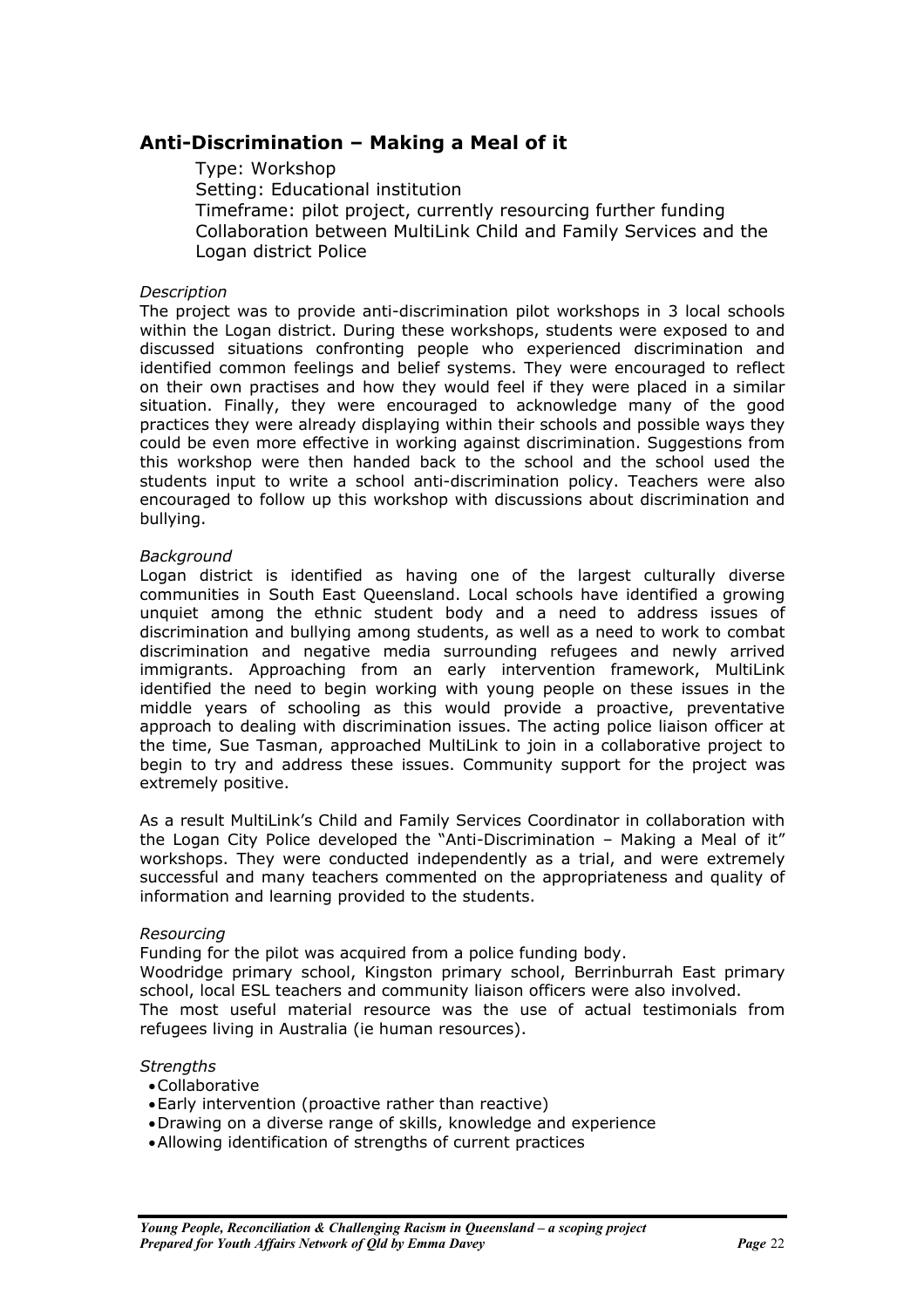#### *Outcomes*

Logan district has in excess of one hundred and sixty-five (165) different cultures spread over a population of approximately two hundred and thirty thousand (230,000) people. It is essential for the cultural health of our community that all people, including children, respect each other, acknowledging that we are all individual, diverse and acceptable. By providing a series of workshops across the school year and working in collaboration with local schools, community members and other service providers, it is envisioned that there will be a tangible growth of acceptance amongst primary aged school children which will lead to a reduction of discriminatory incidents at schools where there is already documented evidence of vilification (Principals and Cultural Community Liaison Officers documentation). This will also lead to a higher retention of students from Culturally and Linguistically Diverse backgrounds at secondary educational institutions.

Further, through enhanced acceptance among the community, there will be less police involvement at both primary and secondary schools around juvenile 'gang' related issues and mentality (School Based Police Officer Documentation). There will be fewer calls to police for assistance at schools and fewer incidents where students are subject to discriminatory incidents on the way to and from school. This will also lead to fewer incidents within the community which require police intervention. Finally, with greater awareness about discrimination and vilification, there may be greater reporting of incidents as they occur in schools which will enhance the ability of the school and police to deal with these issues in the early stages of the incident and thus prevent these incidents becoming major issues

#### *Challenges*

- •Has the potential to be confronting for students
- •Finding suitable volunteers and guest speakers who possess a current blue card
- •Finding appropriate personnel to facilitate the workshops
- •Managing participants' personal agendas
- •Attracting ongoing funding
- •Being able to meet community demand for the program

#### *Future*

We have currently applied to the crime prevention funding to expand this program but are awaiting the outcome of that submission.

*Contact:*  Amber Takao Service Manager Child & Family Services MultiLink Community Services Inc. (07) 3808 4463 [amber@multilink.org.au](mailto:amber@multilink.org.au)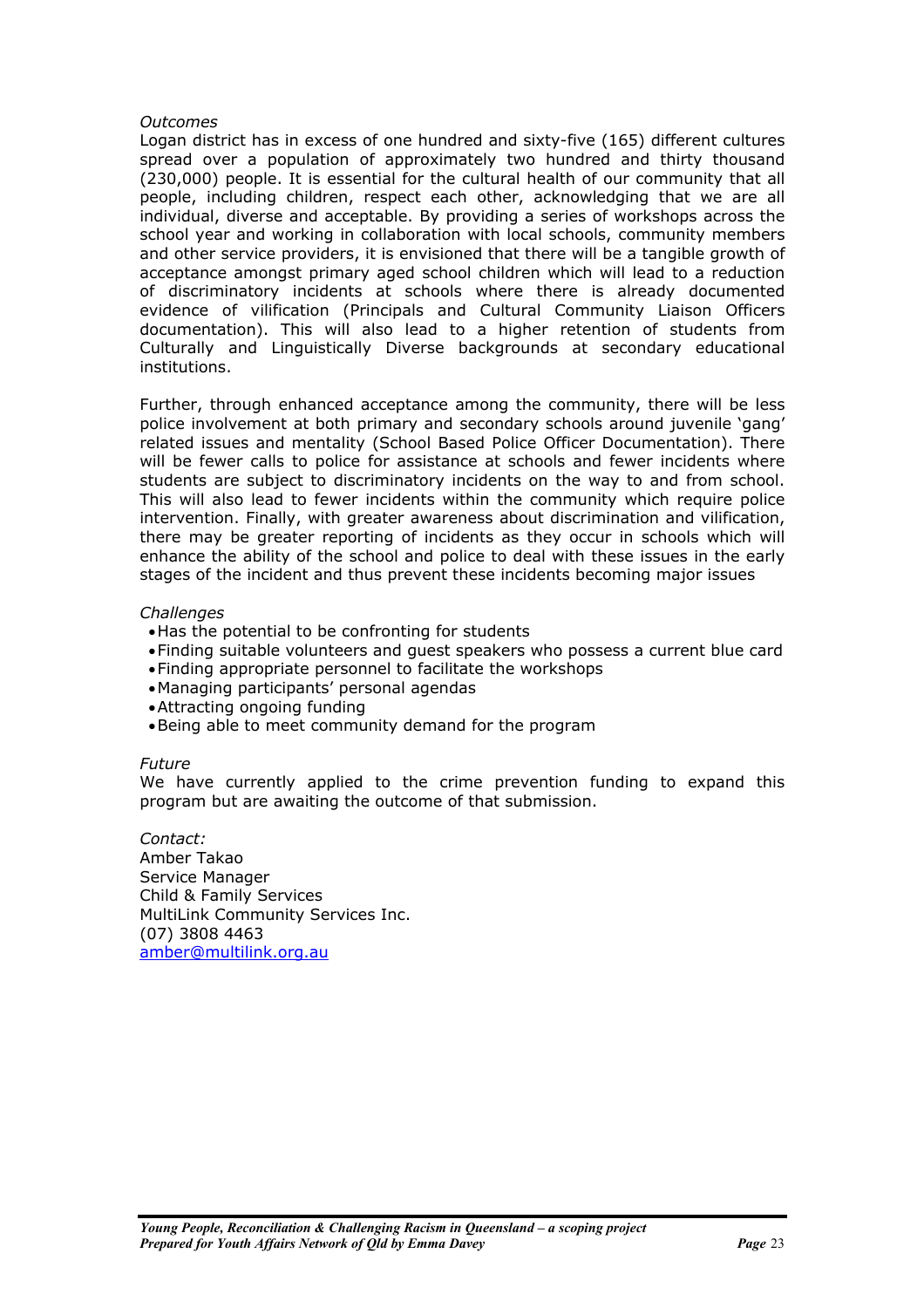## **APPENDIX B: OTHER RESOURCES**

### <span id="page-23-0"></span>**Other databases of Reconciliation and anti-racism initiatives**

• Local Government Association of Queensland [http://www.lgaq.asn.au/portal/dt?Community.setSelected=Community/introducti](http://www.lgaq.asn.au/portal/dt?Community.setSelected=Community/introduction&last=false) [on&last=false](http://www.lgaq.asn.au/portal/dt?Community.setSelected=Community/introduction&last=false)

• Racism No Way! School initiatives and strategies [http://www.racismnoway.com.au/news/index\\_school-initiatives.html](http://www.racismnoway.com.au/news/index_school-initiatives.html) <http://www.racismnoway.com.au/strategies/programs/qld/>

• A list of schools in NSW engaged in Reconciliation activities <http://www.abst.mq.edu.au/contents.htm>

• Federal Government "Living in Harmony" grants \*\*note, this program is currently under review and it is not certain whether there will be a 2006 grants round

<http://www.harmony.gov.au/index.htm>

### **Reconciliation**

• Reconciliation Australia

[http://www.reconciliationaustralia.org/reconaction/projects.html#education](http://www.reconciliationaustralia.org/reconaction/projects.html)

• ReconciliAction network

[www.reconciliaction.org](http://www.reconciliaction.org/)

• Discussion on the meaning of Reconciliation, from a survey that was enacted across state, private and catholic schools

<http://www.abst.mq.edu.au/contents.htm>

• Queensland Government Department of Aboriginal and Torres Strait Islander People statement on reconciliation and stories about Reconciliation

<http://www.reconciliation.qld.gov.au/reconciliation/intro.html> <http://www.reconciliation.qld.gov.au/stories/index.html>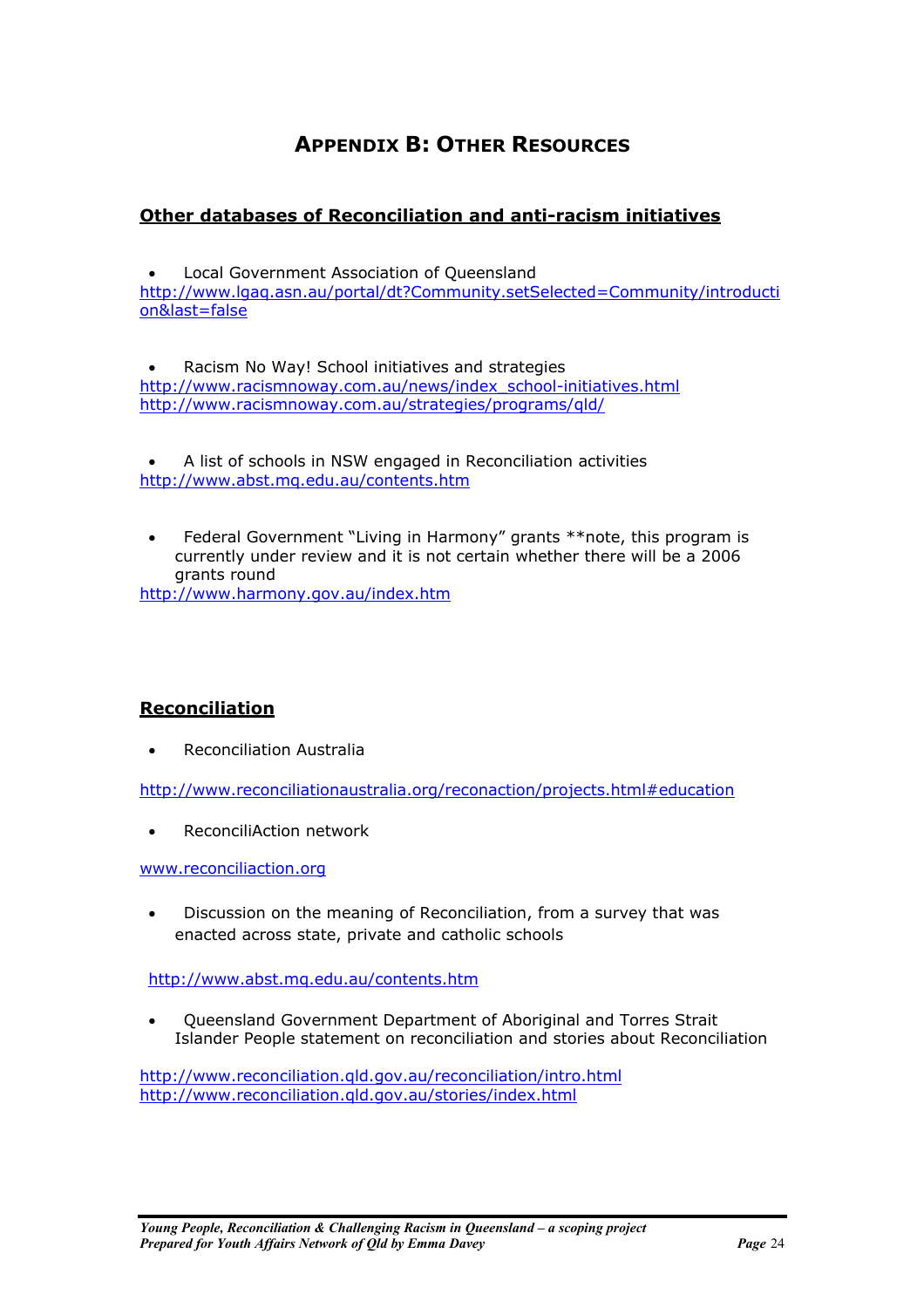### **General Information**

Face the Facts  $-$  federal government [http://www.humanrights.gov.au/racial\\_discrimination/face\\_facts/](http://www.humanrights.gov.au/racial_discrimination/face_facts/)

### • Education Qld

<http://education.qld.gov.au/soc-sci/soc-grp/race-rel/under-skin/index.html>

• Mind Matters [http://cms.curriculum.edu.au/mindmatters/qld/qld\\_school/qld\\_school.htm](http://cms.curriculum.edu.au/mindmatters/qld/qld_school/qld_school.htm)

• Anti-discrimination Commission of Qld <http://adcq.qld.gov.au/>

• "Play by the rules", an online resource including discussion on discrimination in sports.

[www.playbytherules.net.au](http://www.playbytherules.net.au/) 

• Queensland Government Department of Education anti-racism policy statement [http://education.qld.gov.au/corporate/doem/curristu/cs-](http://education.qld.gov.au/corporate/doem/curristu/cs-17000/sections/preface_.html)

[17000/sections/preface\\_.html#policystatement](http://education.qld.gov.au/corporate/doem/curristu/cs-17000/sections/preface_.html)

• Federal Government "Multicultural Australia: United in Diversity" Strategic directions for 2003-2006

[http://www.immi.gov.au/multicultural/\\_inc/pdf\\_doc/united\\_diversity/united\\_diver](http://www.immi.gov.au/multicultural/_inc/pdf_doc/united_diversity/united_diversity.pdf) [sity.pdf](http://www.immi.gov.au/multicultural/_inc/pdf_doc/united_diversity/united_diversity.pdf)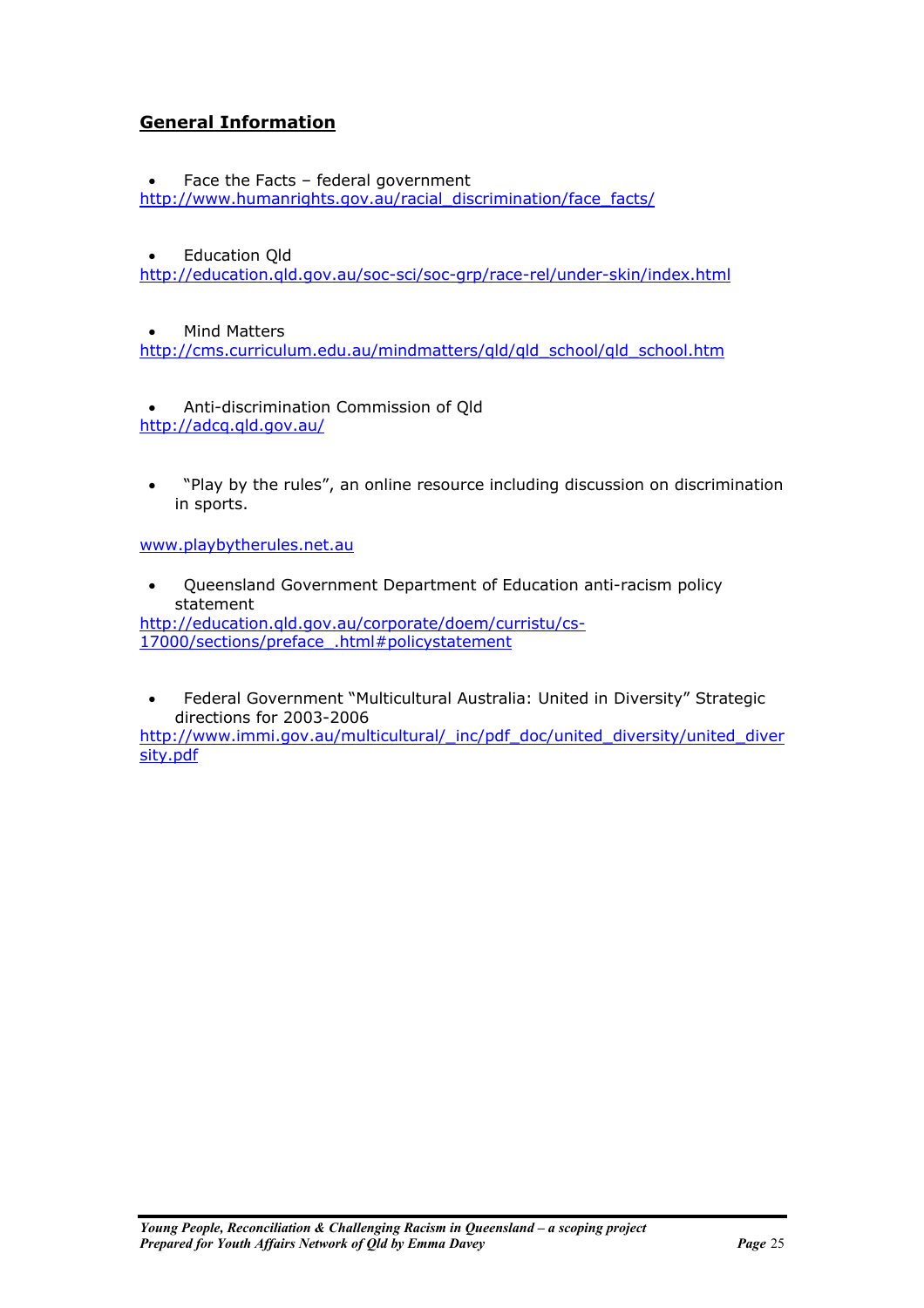## <span id="page-25-0"></span>**APPENDIX C: PROJECT PROFILE PROFORMA**

## **Activity/Project Profile**

(Please lodge this profile with YANQ by mid-November 2005)

**Contact details** (so that YANQ can get in touch with you)

**Name: Organisation: Phone contact: Email:** 

**What is the name of the activity or project?** 

**What's the timeframe of the project?** 

**Who coordinated the activity/project?** 

### • **Describe the community where the activity/project was located.**

*(Where is this community located? How many people did the project involve? Who did the project aim at including?)* 

**"Who is it for?** "

### • **What is the background to this project?**

*(How did the project come about? What issues in the community did the project seek to respond to?)* 

### • **Where was funding for this project sourced?**

*(eg, federal, state or local government program, private grantsmaking body, fundraising, philanthropy, other. If possible please name the source.)* 

### **Type of initiative (please circle)**

Workshop Event/festival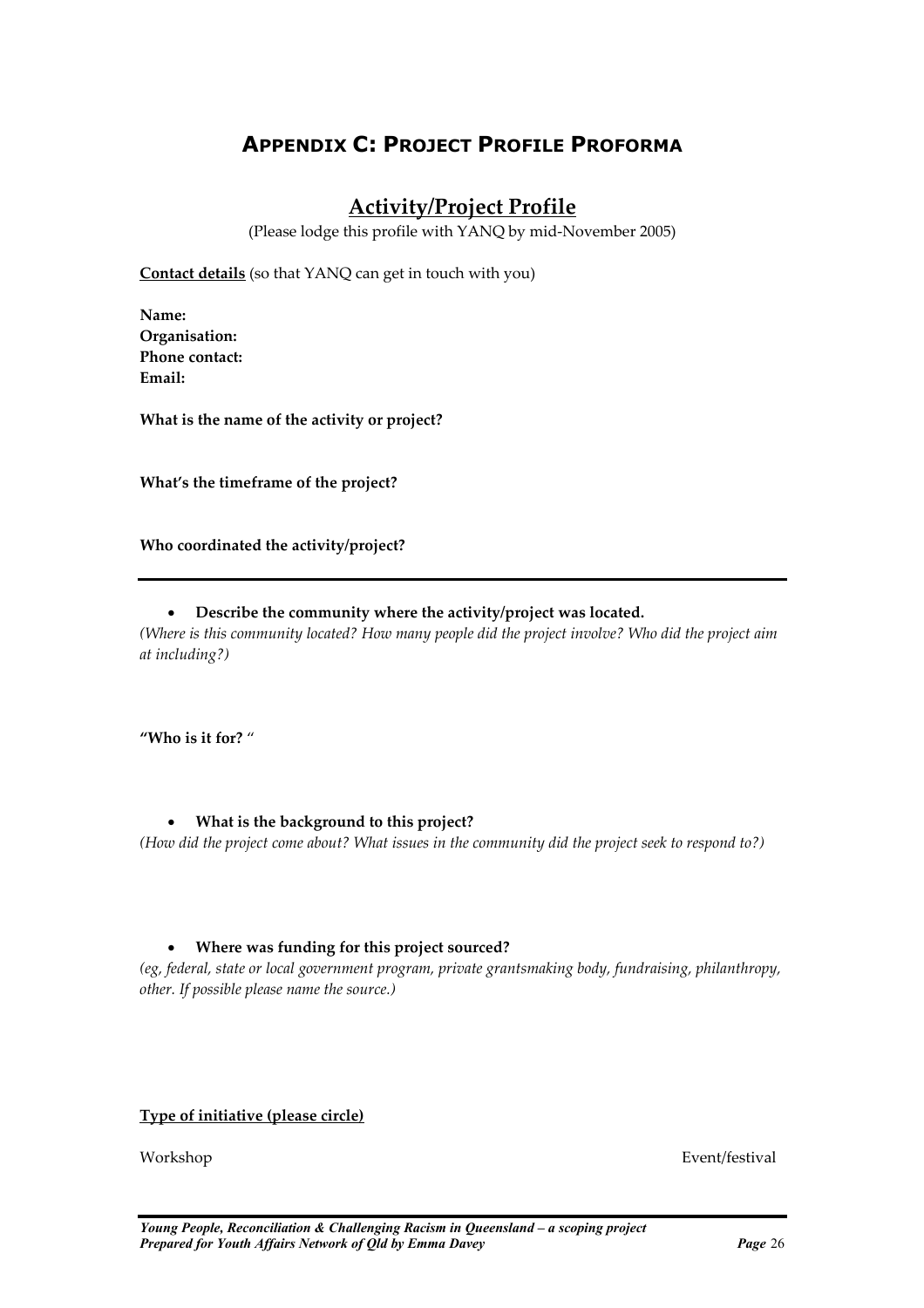Network Funding

Educational program **Resource development** Resource development

Other:

### **Setting of initiative (please circle)**

Government: local / state / commonwealth

Educational institutions: schools / universities / TAFES / other

Community: not-for-profit organisations / volunteer-run initiatives / sporting initiatives

Business/corporate

Media

Arts

Other (please indicate):

• **Did you use a particularly useful resource in this activity/project? Where did you source it from?** *(eg anti-racism resource packs)*

### **DETAILED PROJECT DESCRIPTION:**

*Rationale:* 

*Aims/Objectives:* 

*Strengths:* 

*Challenges:*